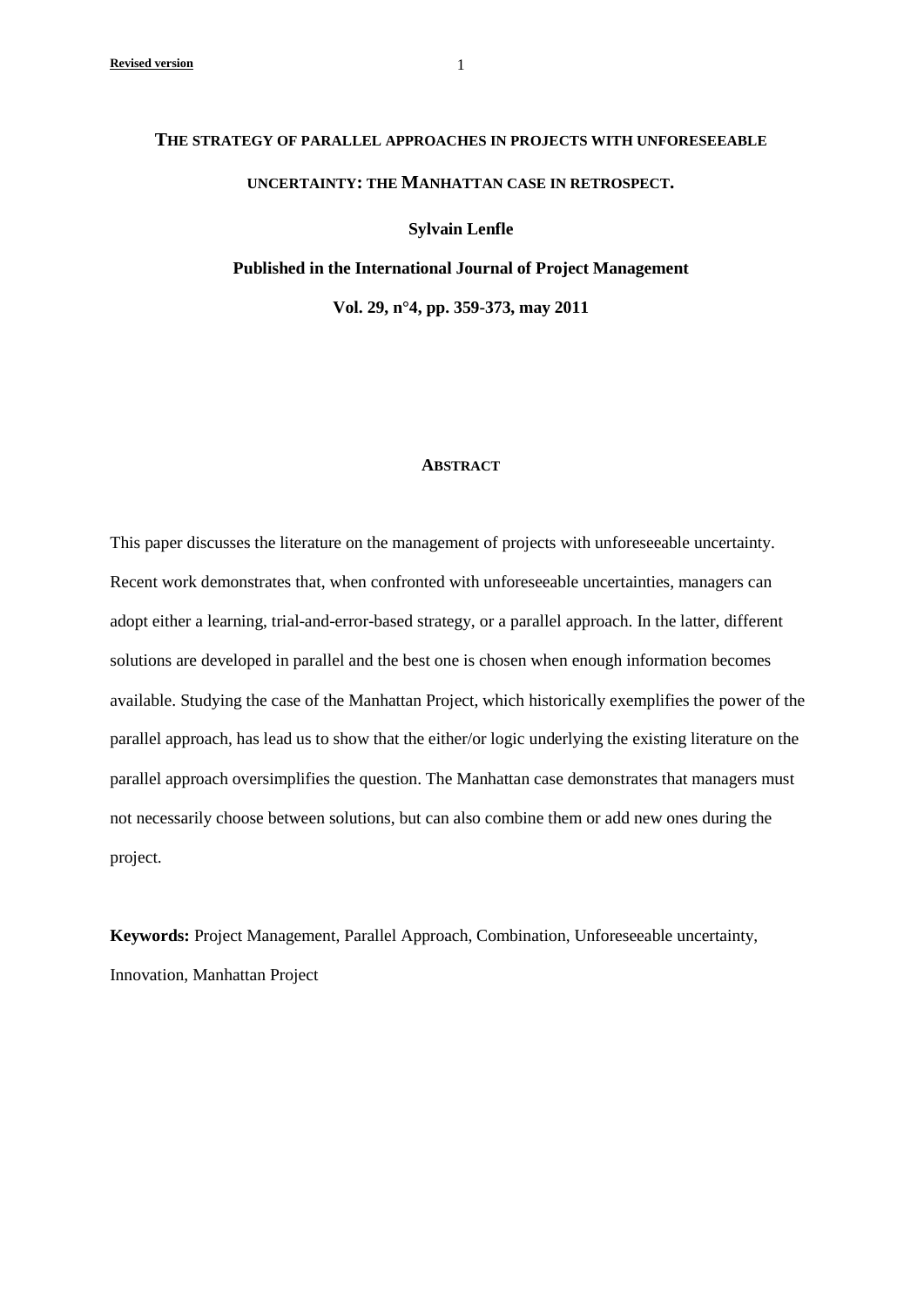**Parallel:** *being everywhere equidistant and not intersecting*

#### **INTRODUCTION**

The strategic role of new product development and innovation makes design performance a central concern of managers [26, 30, 67]. Project management therefore appears to be an adequate solution to the integration problems raised by those activities. Yet, in line with work on project classification [60, 67], we believe that a distinction should be drawn between the various design situations to which different types of projects will be suited. In a previous paper [46], we noted the gap between the definition of "project" that highlights novelty, and a mainstream literature which proposes an instrumental view of project management. Though criticized in recent years (see *International Journal of Project Management*, special issue on *Rethinking Project Management*, 2006, vol. 24, n° 8), this "rational" view of project management as the accomplishment of a clearly defined goal in a specified period of time, and in conformity with certain budget and quality requirements, remains dominant in most textbooks and discussions of the topic. But is such a view useful for understanding innovation management? Actually, innovation is first and foremost characterized by divergence and discovery [65], as well as by unforeseeable uncertainties which render the rational approach irrelevant [49, 52].

Contemporary research therefore argues for an alternative model in which project management is seen first and foremost as an experimental learning process [49, 52, 53], and as a way to organize and structure exploration and search [19, 46]. This emerging view raises important managerial questions, particularly concerning ways to manage the unknown [47, 49]. In a situation in which nobody can anticipate how things will develop, the basic scheme of a project involves a Plan / Do / Check / Act cycle "*embedded in a process of a stream of learning events*" [49, p. 118]. How to conduct the different experiments therefore becomes a central practical and theoretical issue [50]. Should they be treated sequentially or in parallel?

The purpose of this article is to analyze the problems raised by the management of parallel trials in projects with unforeseeable uncertainties. As we shall see, most of the research on this question deals with the choice between sequential or parallel approaches. While unquestionably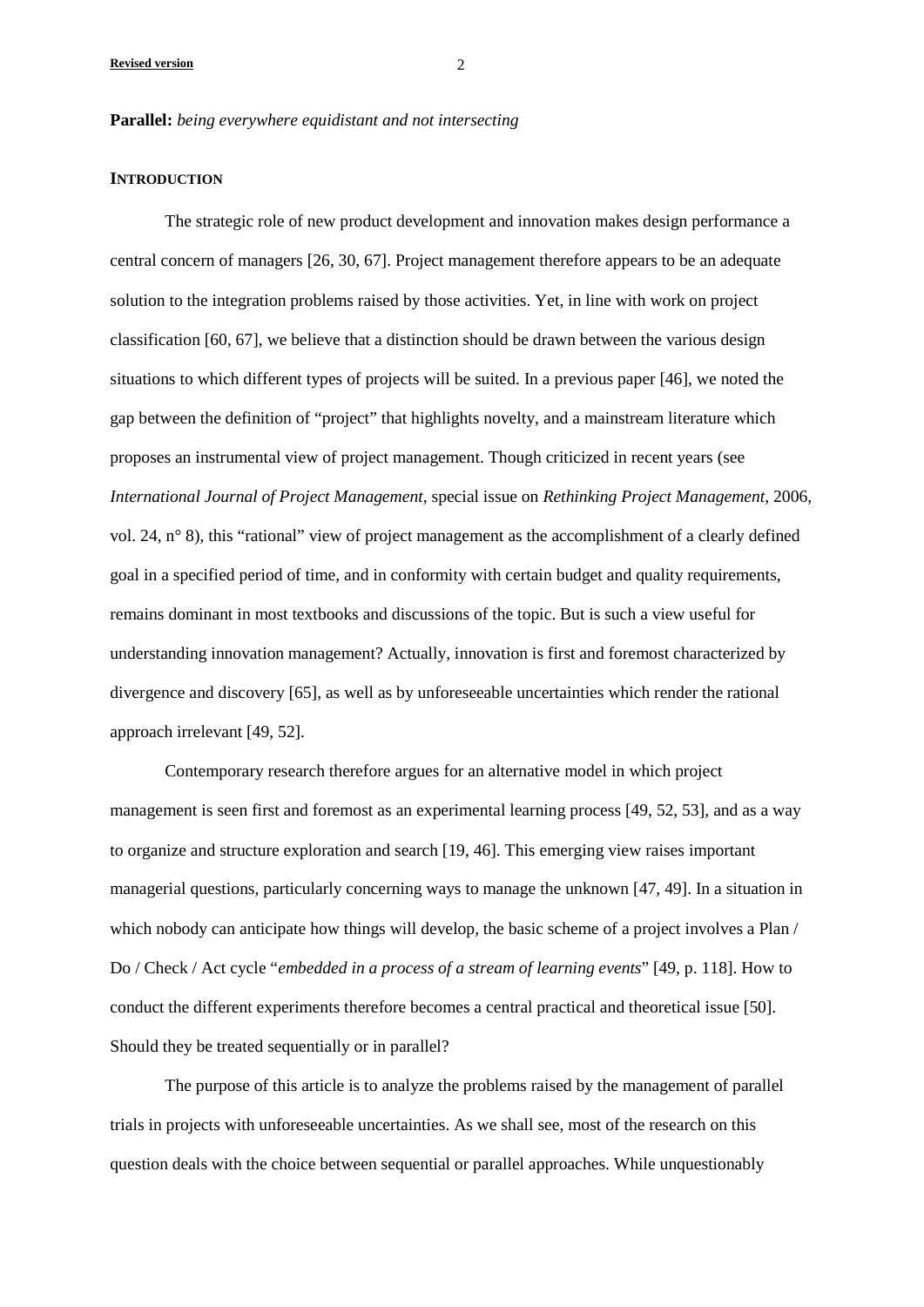crucial, such an orientation neglects the other side of the coin, namely the question of deciding how to manage the different trials once a strategy has been chosen.

To deal with this issue we will go back to history. One of the most famous cases of a project relying on the parallel approach is the Manhattan Project which, during the Second World War, led to the development of the atomic bomb. This case is worth studying for at least two reasons. First, the Manhattan Project brought about a major breakthrough in the history of technology. Second, since early on it has been frequently cited to illustrate the power of the parallel approach (e.g. Nelson, 1959). The Manhattan Project thus constitutes an exemplary case, and may offer valuable insights into the management of parallel trials in situations characterized by unforeseeable uncertainties [68].

The present article is organized as follows: We begin by discussing the literature on the parallel approach. Section 2 describes (§3) our methodology. Section 4 presents the history of the Manhattan Project. We thereafter analyze the management of the parallel approach and its implications for project strategy (§5). Section 6 discusses the technical and organizational problems raised by such a strategy. We conclude by pointing out that the management of the parallel approach in projects with unforeseeable uncertainty constitutes an important research topic – one that should lead us to rethink the role of projects in the strategy process.

#### **LITERATURE REVIEW: PARALLEL STRATEGY IN PROJECT MANAGEMENT**

The most important problem faced by managers of project with unforeseeable uncertainty is that the entire endeavour is first and foremost characterized by unknown unknowns, i.e. by "*the inability to recognize and articulate relevant variables and their functional relationships*" [62, p. 1334]. This means that the project team faces a situation where events can occur that are outside its knowledge, and for which it cannot plan or prepare. In contemporary terms, Project Risk Management is no longer efficient since nobody can identify and anticipate the risks [49].

One way of confronting unforeseeable uncertainties consists of trying different approaches in parallel to find out which one works best. In a late-1960s study of R&D projects, Abernathy and Rosenbloom [18] defined "*a parallel strategy as* (…) *the simultaneous pursuit of two or more distinct approaches to a single task, when successful completion of any one would satisfy the task*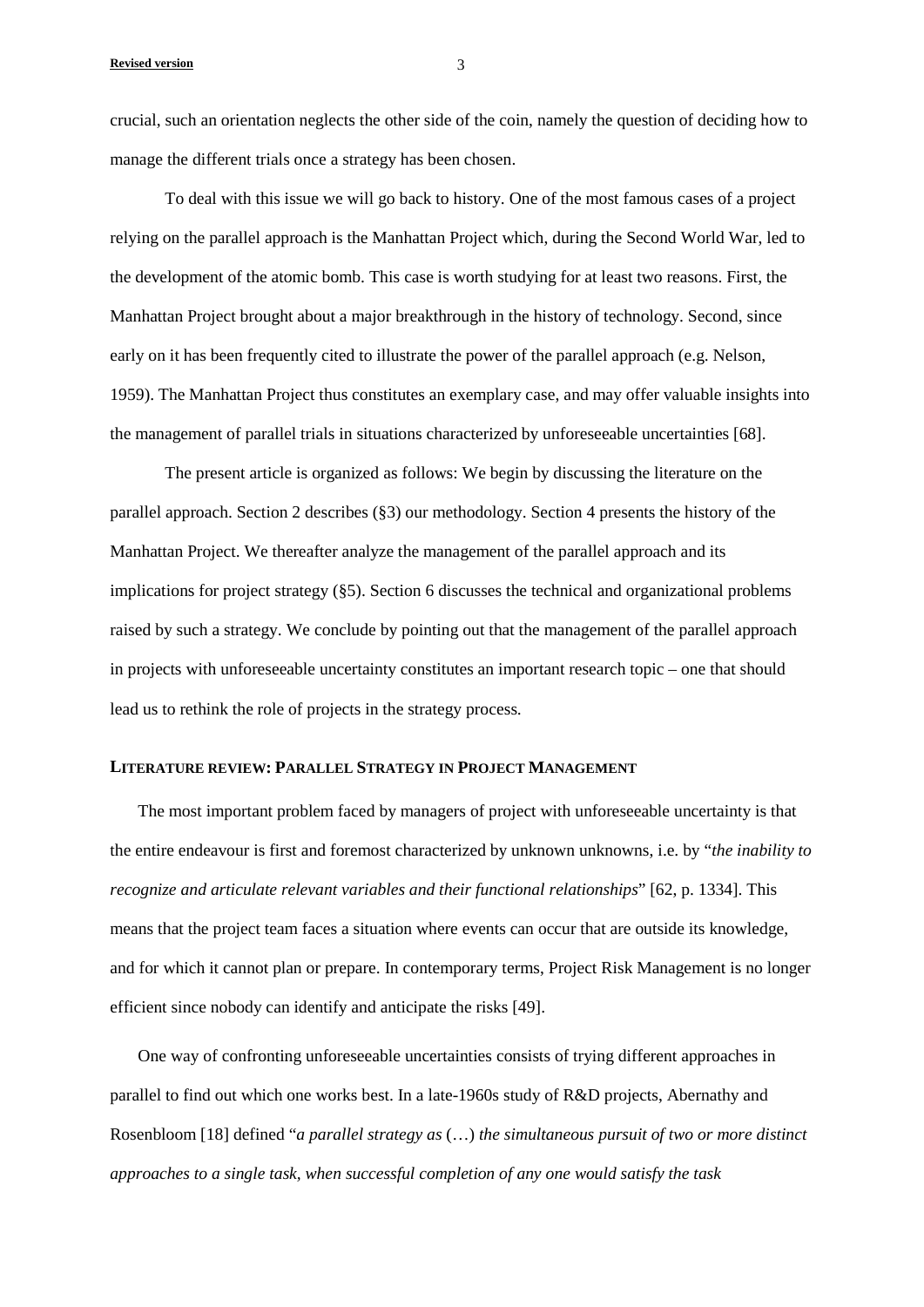*requirements"*. They distinguished it from the sequential strategy, which is commited "*to the best evident approach*," and takes up other possibilities "*only if the first proves unsuccessful*". As they explained, the benefits of the parallel approach are straightforward, since "*by following more than one approach, the manager avoids the risk inherent in trying to discern a priori which of the several uncertain avenues will prove best. By this means he can obtain information that will permit a better choice among approaches, hedge against the risk of outright failure, and perhaps gain indirect benefits by stimulating competition effort or building a broader technological competence for the organization*" (p. B-486). In the remaining of this article, *parallel approach* will designate a project which explores simultaneously different approaches, solutions or trials (we shall use these three words interchangeably). The term *strategy* will refer here to project strategy [21], i.e. to how the different solutions are managed as the project unfolds.

We can identify chronologically three independent streams of research dealing with the parallel approach: early literature on project management, research on modularity, and recent work on project management based on search theory. We present them successively.

The roots of the parallel approach can be traced to the work of the RAND Corporation in the 1950s. In their analysis of the R&D process within the US Air Force, RAND economists criticized its excessively centralized character [39]. Given the inherent uncertainty of the R&D process (and uncertainty was very great during the 1950s due to the development of new weapons such as Thermonuclear Intercontinental Ballistic Missile), they plead for a policy "*in which diversity [would be] the optimal principle of choice*" [20] since, in such cases, "*avoidance of duplication [would] not necessarily [be] a virtue*" [22]. Their criticism targeted systems analysis, which tried to specify the entire system before the onset of development. The result was pioneering work in the economics of parallel R&D [43, 56]. In particular Nelson [56], following Klein and Meckling's landmark contribution [43], argued in 1959 that given the relatively low cost of preliminary studies, "*it may be economical not to choose one design or contractor for an R&D job on the basis of first estimates which experience has shown to be notoriously unreliable, but rather to initiate parallel-development efforts, cutting down the list of competing projects as estimates improves*" (p. 3-4, emphasis in the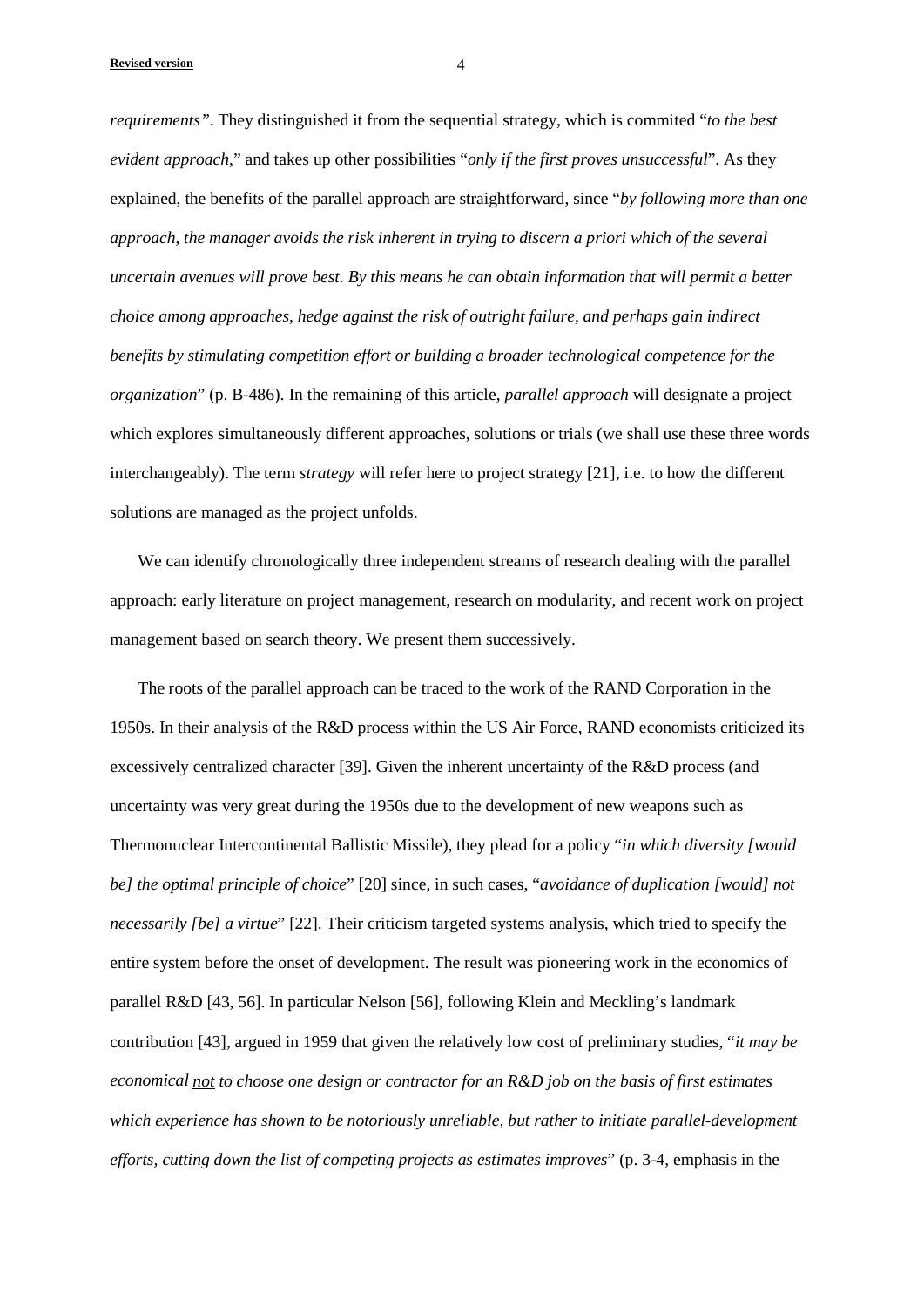original). His article orientated most later research on parallel strategy. In order to illustrate the strength of such an approach, Nelson relied on the Atom Bomb project that we are going to study.

First, Nelson emphasized that the parallel approach does not imply duplication, since the designs pursued are different. Second, in his framework, as in most work on this topic, the project under consideration concerned a process that envisaged several solutions from the outset, and established that one would be selected for development only after "*significantly improved estimates*" had been made available [56]. Third, finding out how many trials should be run in parallel became the key question. RAND research concluded that the marginal utility of additional trials would decrease rapidly beyond three or four parallel trials [38]. Finally, Nelson [56] insisted that the parallel approach would be most suitable in situations where "*there is not sufficient scientific knowledge for a final choice to be made with any great confidence and the pressure of time is too great to permit alternatives to be tried one after another*" (p. 33). Such emphasis on the role of available time is crucial since "*if time is not of major importance (…) more background research should be undertaken before a development effort is undertaken at all*" (footnote, p. 35).

The parallel approach disappeared in the late 1960's from the literature on project management [48]. Since then, research on product architecture has nonetheless reintroduced in the management literature the idea that such an approach could be a powerful way to deal with uncertainty [23, 45, 58]. Sanchez and Mahoney [58] demonstrate that a modular product architecture enables several teams of designers to work in parallel on the same module, and may therefore accelerate a firm's learning about markets by enabling it "*to leverage many different variations of a product more quickly and at reduced cost*" [58, p. 72]. Baldwin and Clark [23] further analyze the option value of such an approach and the tremendous impact it has had in the computer industry.

Contemporary research on the management of projects with unforeseeable uncertainty is rediscovering the power of the parallel approach but, interestingly, without any reference to RAND research. Christoph Loch and his colleagues refer to this approach as *selectionism* [49, 57, 62]. They develop a framework to help project managers choose among different strategies according to the specificity of their situation. The criteria used are 1) the complexity of the project, and 2) the relative cost of learning and delay as compared to parallel trials. Loch rejoins Nelson's conclusions in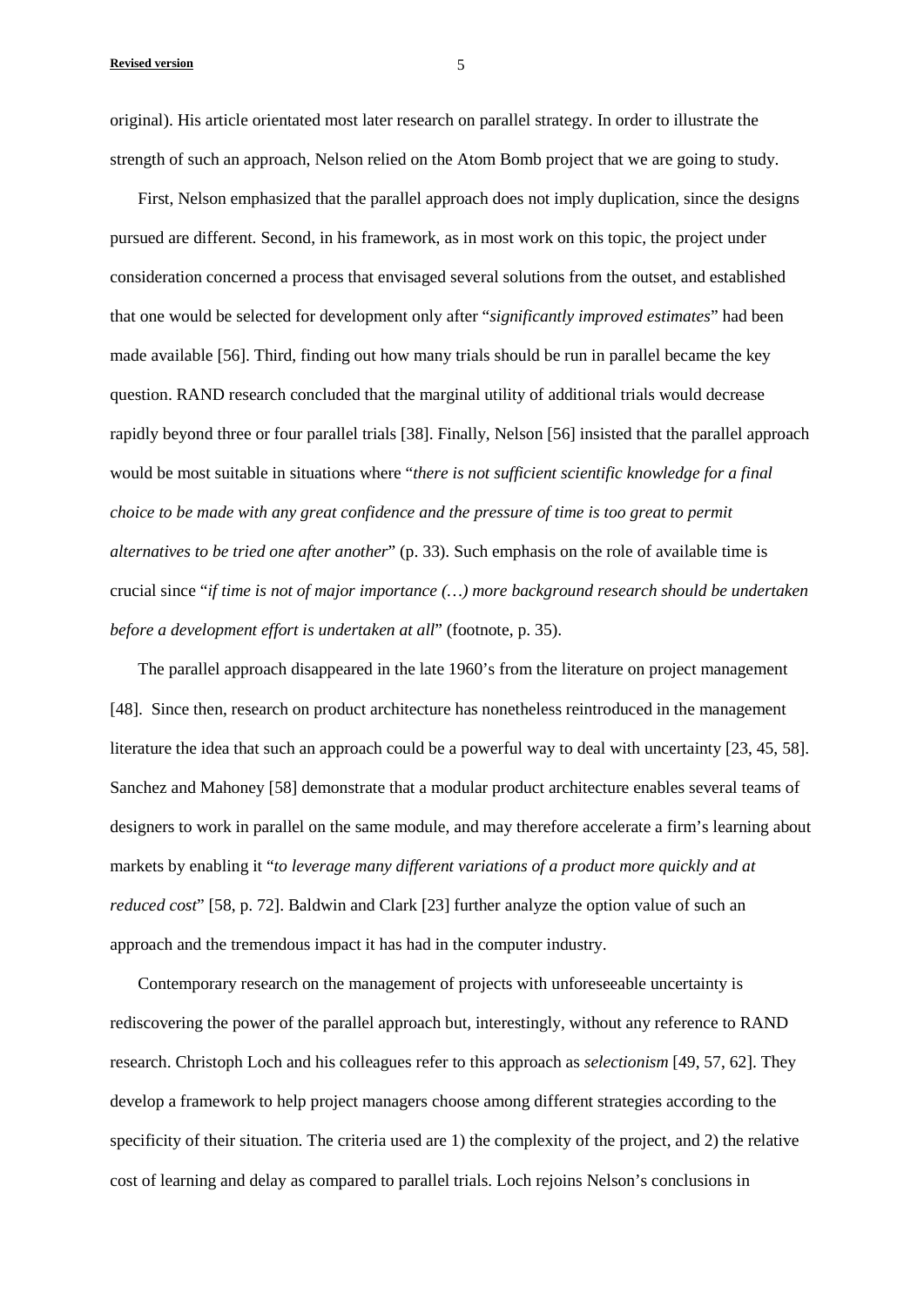demonstrating that the selectionist (i.e. parallel) approach is the most appropriate when the project offers great complexity, and when the costs of delay and learning are high in comparison with those of parallel trials. His work thus considerably improves our knowledge concerning the information that is needed to choose between sequential and parallel approaches. Moreover, Loch proposes a distinction between a "pure" parallel approach (called *Darwinian*), in which different trials are launched on the market, and an *exploratory strategy* closer to Nelson's framework, in which the best solution is selected before development.

Nevertheless, like earlier work, Loch's frame of reference remains mostly a static one, and is ultimately aimed at determining ways of choosing between sequential and parallel approaches. At the same time, Loch and his colleagues insist on the need, in the parallel approach,

- to organize communication among the different teams that pursue the parallel alternatives;
- − to choose an approach leading to robust results, i.e. results "*that emerge from different trials and hold under a variety of conditions*" [49, p. 136]; since costs are lower at the beginning of a project, the sooner options are selected, the better;
- to draw benefits from non-selected trials by exploiting the knowledge they generate.

The goal of such work has been to ensure that resources are committed to the chosen solutions, i.e. to the ones that emerge as the best in the context of a project and its environment. Loch and his colleagues, however, have not provided a satisfactory illustration of how such management process evolves. Indeed, existing theories of the parallel approach focus on situations where solutions are, at least implicitly, given at the beginning of the project. Selecting the "best" trials is therefore their central concern. In short, a process theory [55] of parallel trials management is still lacking, and the problems raised by the parallel approach remain to be further analyzed. The research question then shifts from determining how to choose between trials, toward how to manage the parallel approach during a project. In this paper we propose to examine such a process, and raise the following questions: Are the parallel trials independent? Are they given at the beginning? Can they be combined? What are the organizational and managerial consequences of the parallel approach? In other words, what could the strategy of a project relying on the parallel approach be?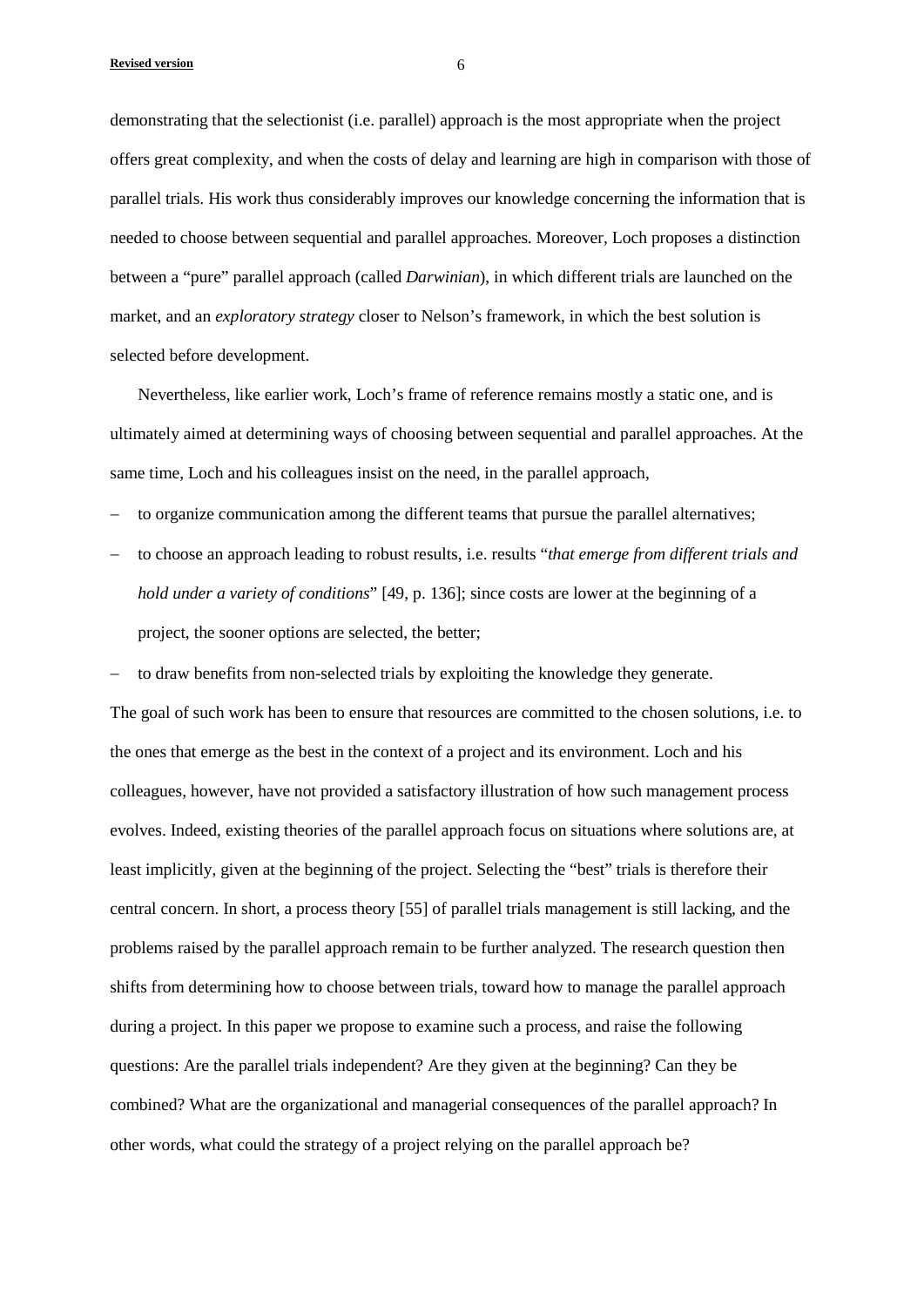#### **METHODOLOGY**

What we are looking for is a process theory of parallel approach management [55]. The natural methodology here is that of the longitudinal single case study [68]. Finding appropriate cases, however, proves difficult. Most of the time, R&D projects with a high degree of innovativeness, and thus of uncertainty, are considered confidential, and are therefore closed to both quantitative and qualitative outside assessment. One way to overcome this problem is to go back to history. Surprisingly, such an approach, widely used by historians, sociologists of technology [41] or economists [33], is rarely used by scholars working on project management or innovation (a notable exception is Hargadon [35, 36]). History, however, constitutes a powerful way to test the relevance of existing theory or to generate insights on contemporary questions [42, 61].

The Manhattan Project is for two reasons an obvious candidate. First, it constitutes the seminal reference in the early literature on parallel approach in R&D projects. Revisiting the case can thus help discuss the contributions and limitations of the early scholarship. Second, the making of the atomic bomb unquestionably represents a major breakthrough in the history of technology. It exemplifies the power of "Big Science," the large-scale mobilization of human, financial, and industrial resources to overcome major scientific and technical problems. As noted by Hoddeson et al. [6], the managerial practices developed at the Los Alamos Laboratory were widely taken up in the American scientific and industrial community after World War II. Studying how the breakthrough happened may provide insights into innovation management.

Fortunately, the Manhattan Project has been extensively studied, mainly by historians, and its relevance no longer needs to be proved. We may therefore draw on a large amount of historical material that has so far not been used to study innovation management. Our objective is not to provide a comprehensive account of the Manhattan Project, but to focus on a specific set of events that, we believe, reveal the problems raised by the management of parallel approach in projects with unforeseeable uncertainty (we therefore do what Langley [4] refers to as bracketing events for theoretical purposes). We will nonetheless include details that are critical for our argument that the management of parallel trials is more complex than an either/or choice. We relied both on the "official" history of the project [3, 4, 5, 7, 14], and on more recent work (especially Rhodes, [12]). We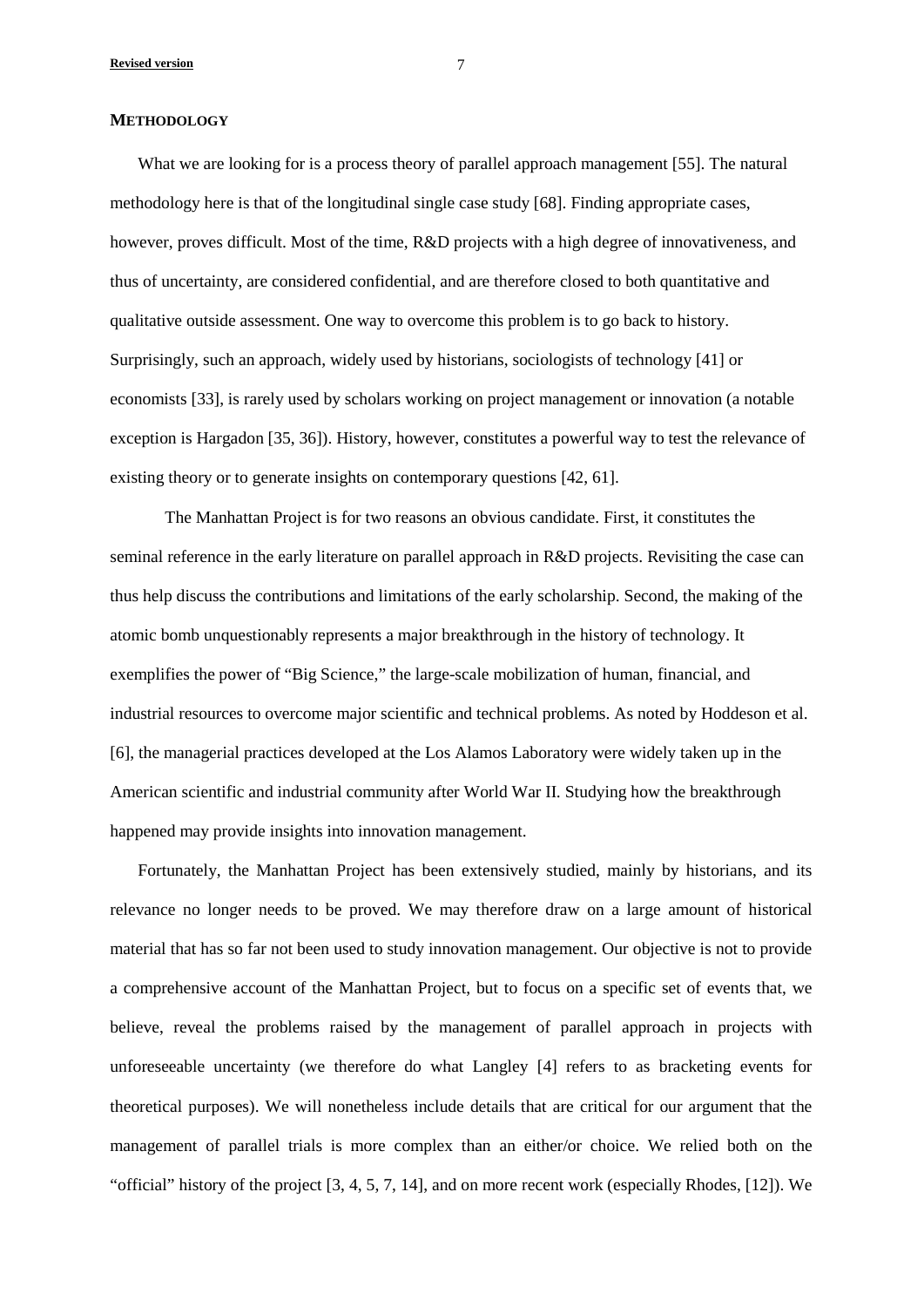also drew on research focused on a person [1, 11, 16], on a specific part of the Project [6, 15], or on a specific question [10, 13]. Given the information available, we consider that the point of "theoretical saturation," which Glaser and Strauss [3] proposed as criterion to stop collecting data, has been attained. Our analysis may therefore lack empirical originality, but will hopefully triangulate the data in original ways.

#### **HISTORY OF THE MANHATTAN PROJECT**

In this section we will summarize the main steps of the project by studying, first, the technical problems it had to face, and second, how these problems were overcome both at a general and at micro level. Our focus remains the parallel approach. Thus many technical problems encountered by the project are not described here (see [47] for a more complete description).

#### *A Scientific and Technical Everest*

To understand the difficulties the Manhattan Project had to face we first have to delve a bit into nuclear physics and, second, identify the main design problems raised by the making of an atomic bomb.

#### **Nuclear physics background**

The Manhattan Project did not start from scratch. As explained by Princeton physicist Henry DeWolf Smyth in his *Official Report on the Development of the Atomic Bomb under the Auspices of the United States Government*, which was released just after Hiroshima and Nagasaki, "*The principal facts about fission had been discovered and revealed to the scientific world. A chain reaction had not been obtained but its possibility – at least in principle – was clear and several paths that might lead to it had been identified*. [14, p. 364]. "*All such information*," he added, "*was generally available; but it was very incomplete. There were many gaps and many inaccuracies. The techniques were difficult and the quantities of materials available were often submicroscopic. Although the fundamental principles were clear, the theory was full of unverified assumptions, and calculations were hard to make. Predictions make in 1940 by different physicist of equally high ability were often at variance. The subject was in all too many respects an art, rather than a science* (ibid, p. 365).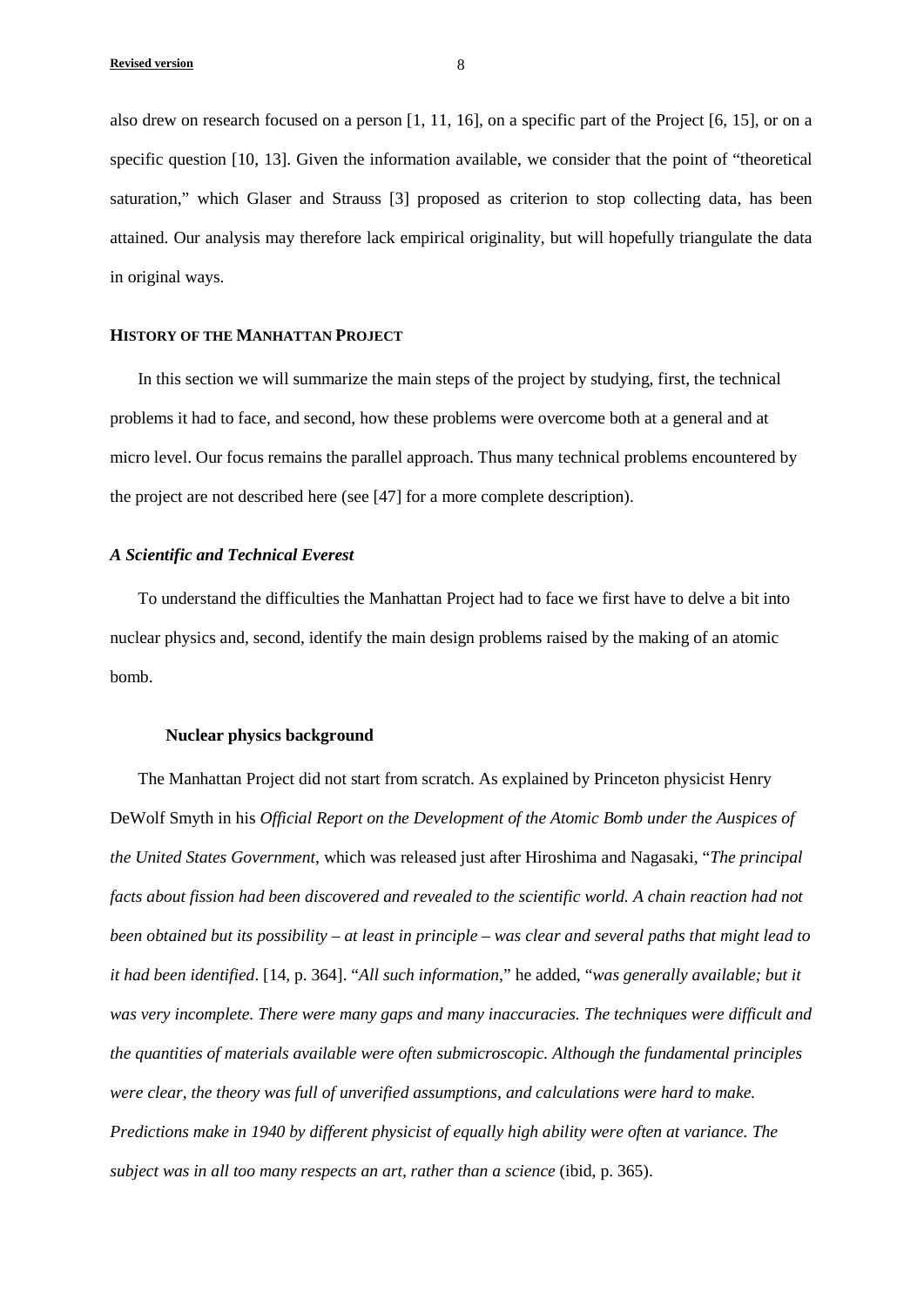Scientifically the problem was the following (figure 1). As demonstrated by Lise Meitner and Otto Frisch in 1938, when a neutron hits a uranium atom, the latter splits into two parts, releasing energy and additional neutrons, which in turn split and bring about a chain reaction. Some of the major scientific challenges consisted of establishing the critical mass of fissionable material needed to start and sustain a chain reaction, and of determining the number of neutrons released at each step (the reproduction factor k), knowing that they can be lost or absorbed by other materials.

#### INSERT FIGURE 1 ABOUT HERE

Meitner and Frisch's discovery was a true revolution since "*the newly discovered reaction was ferociously exothermic, output exceeding input by at least five orders of magnitude. Here was a new source of energy like nothing seen before in all the long history of the world*" (R. Rhodes, in [13], p. xiii).

#### **From theory to practice**

The first self-sustaining nuclear chain reaction was obtained by Enrico Fermi and his team at the University of Chicago in December 1942. Thereafter, the Manhattan Project faced two major problems: the production of fissionable materials, and the design of the bomb itself. These problems were aggravated by time pressure. Indeed, the US government feared that Nazi Germany would build the bomb first; therefore, by November 1942 already, it had been decided to skip the pilot phase and move directly from research to full-scale production.

#### *The production of fissionable materials*

Two materials capable of sustaining a chain reaction were identified at the beginning of the Project. One, uranium 235, is a component of natural uranium (U238), but represents only 0,72% of its mass. The other, plutonium (Pu239), is a by-product of nuclear fission discovered by Glenn T.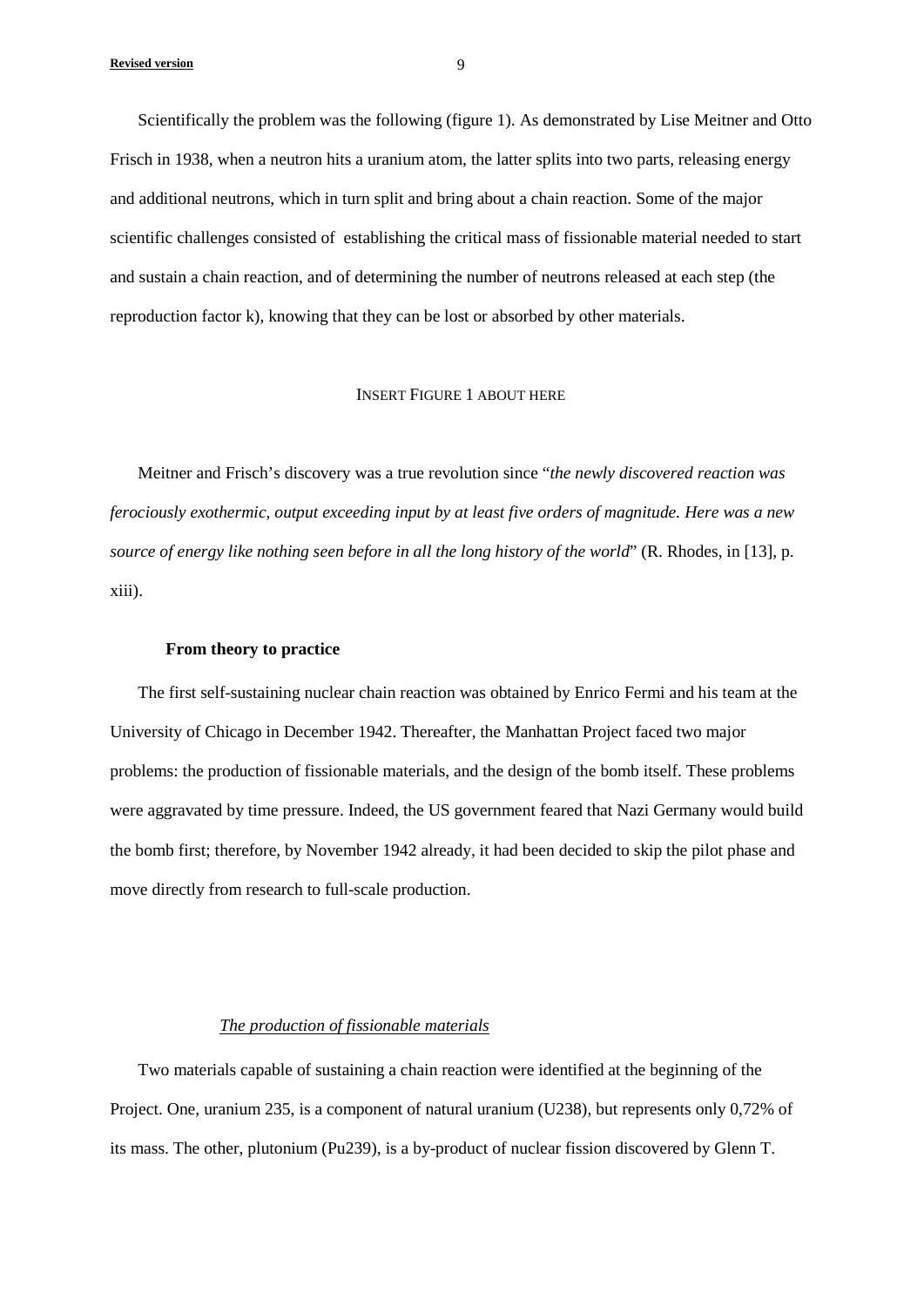Seaborg in 1941. In both cases, the production of fissionable materials raised huge scientific and technical problems:

- Separating U235 from U238 involves extremely complex processes, based on the slight differences in the atomic mass of the two isotopes (less than 1%). Seven different separation methods were identified in 1941; as we shall see, three of them would finally be used [14].
- Plutonium production involves the design and construction of nuclear reactors and the associated chemical separation plants. Twelve separation processes were studied at the University of Chicago "Met Lab" at the beginning of plant construction.

These were breakthrough innovations. The processes either did not exist before the project (plutonium production) or had never been used with radioactive materials (chemical separation). They entailed extremely tight requirements, and involved radioactive (and therefore very dangerous) materials. Above all, the available knowledge about the production, metallurgy and chemistry of plutonium and uranium separation was far from complete. Thus, commenting on the 1943 Met Lab plutonium research program, Smyth observed that "*Many of the topics listed are not specific research problems such as might be solved by a small team of scientists working for a few months but are whole fields of investigation that might be studied with profit for years.* [So] *it was necessary to pick the specific problems that were likely to give the most immediately useful results but at the same time it was desirable to try to uncover general principles*" [14].

#### *Alternative bomb designs*

The team faced a similar situation regarding the design of an atomic bomb. In a seminar organized at Berkeley by Oppenheimer in July 1942, scientists discussed bomb designs (figure 2 on the right, from [13]). Several fission bomb assembly possibilities were envisioned: the gun method (at top), the implosion method (center), the autocatalytic method, and others. In the end, only the "gun" method and a more complicated variation of the "implosion" design would be used; as we shall see, the path toward them was not simple. Furthermore, the Berkeley discussion was theoretical, since no prototypes had so far been built, nor experiments undertaken. It remained to be shown, for example,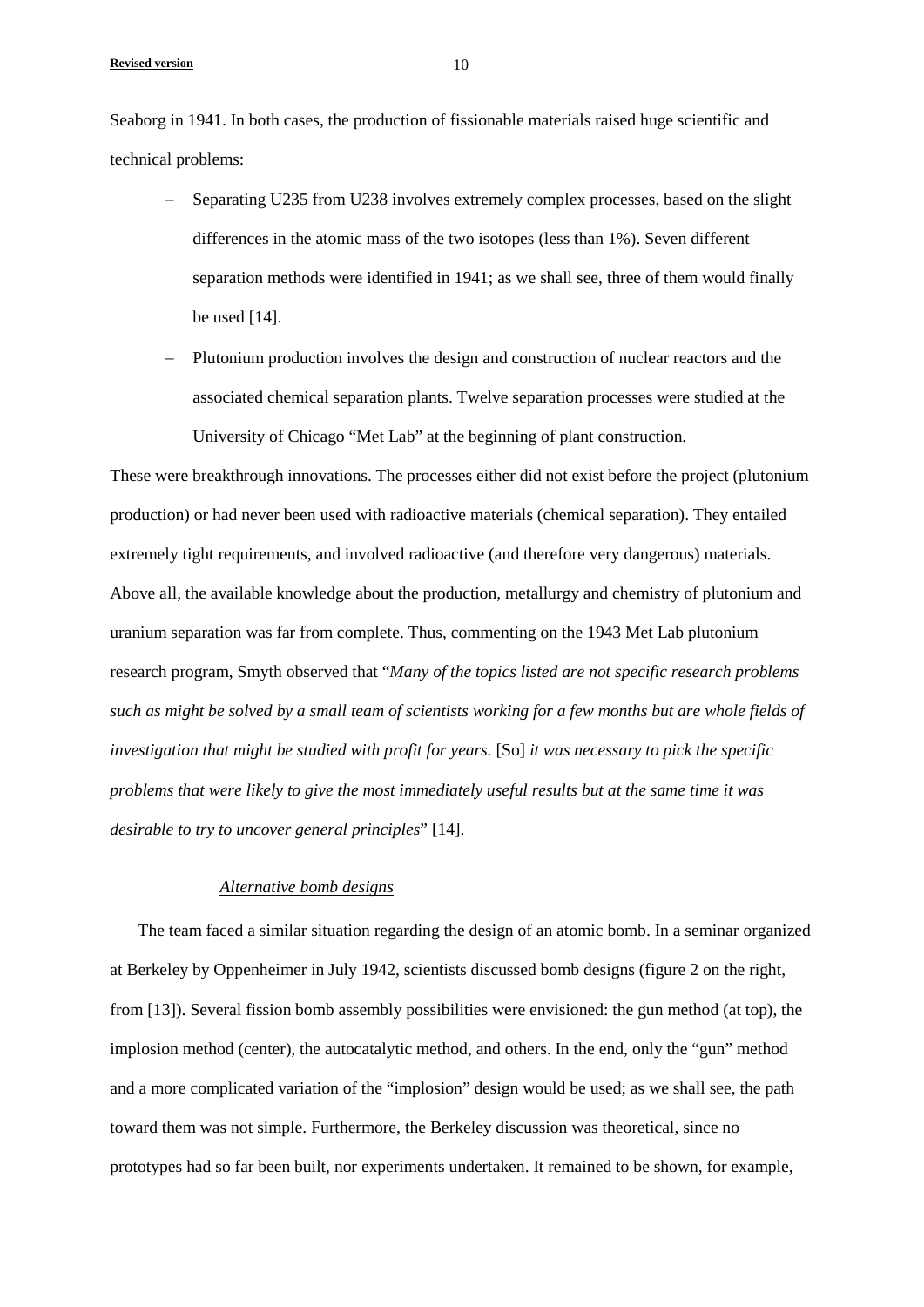whether a "gun" design worked for uranium and plutonium, or whether an "implosion" device was at all feasible.

INSERT FIGURE 2 ABOUT HERE

#### **Managerial implications**

Such a situation had fundamental managerial implications. The most important one was that the entire project was first and foremost characterized by unforeseeable uncertainties. As Groves [3, p. 19]wrote, "*the whole endeavour was founded on possibilities rather than probabilities. Of theory there was a great deal, of proven knowledge, not much*". He quickly realized the implications of such a situation. First, he recognized the impossibility of establishing a reliable plan of the project. A "*tentative construction program*" had emerged out of the Berkeley seminar. But "*[i]t soon became apparent that these target dates were wholly unrealistic, for basic research had not yet progressed to the point where work on even the most general design criteria could be started*" (ibid, p. 15).

In short, the required knowledge was largely non-existent at the outset of the project. At the end of a meeting with scientists at the University of Chicago on October 5, 1942, soon after his nomination as Project director, Groves "*asked the question that is always of uppermost in the mind of an engineer: with respect to the amount of fissionable material needed for each bomb, how accurate did they think their estimate was? I expected a reply of "within twenty-five or fifty percent," and would not have been surprised at an even greater percentage, but I was horrified when they quite blandly replied that they thought it was correct within a factor of ten. This meant, for example, that if they estimated that we would need on hundred pounds of plutonium for a bomb, the correct amount could be anywhere from ten to one thousand pounds. Most important of all, it completely destroyed any thought of reasonable planning for the production plants of fissionable materials. My position could well be compared with that of a caterer who is told he must be prepared to serve anywhere between ten and a thousand guests. But after extensive discussion of this point, I concluded that it simply was not possible then to arrive at a more precise answer"* (ibid, p. 40). He thus concluded: "*While I had known that we were proceeding in the dark, this conversation brought it home to me with the impact*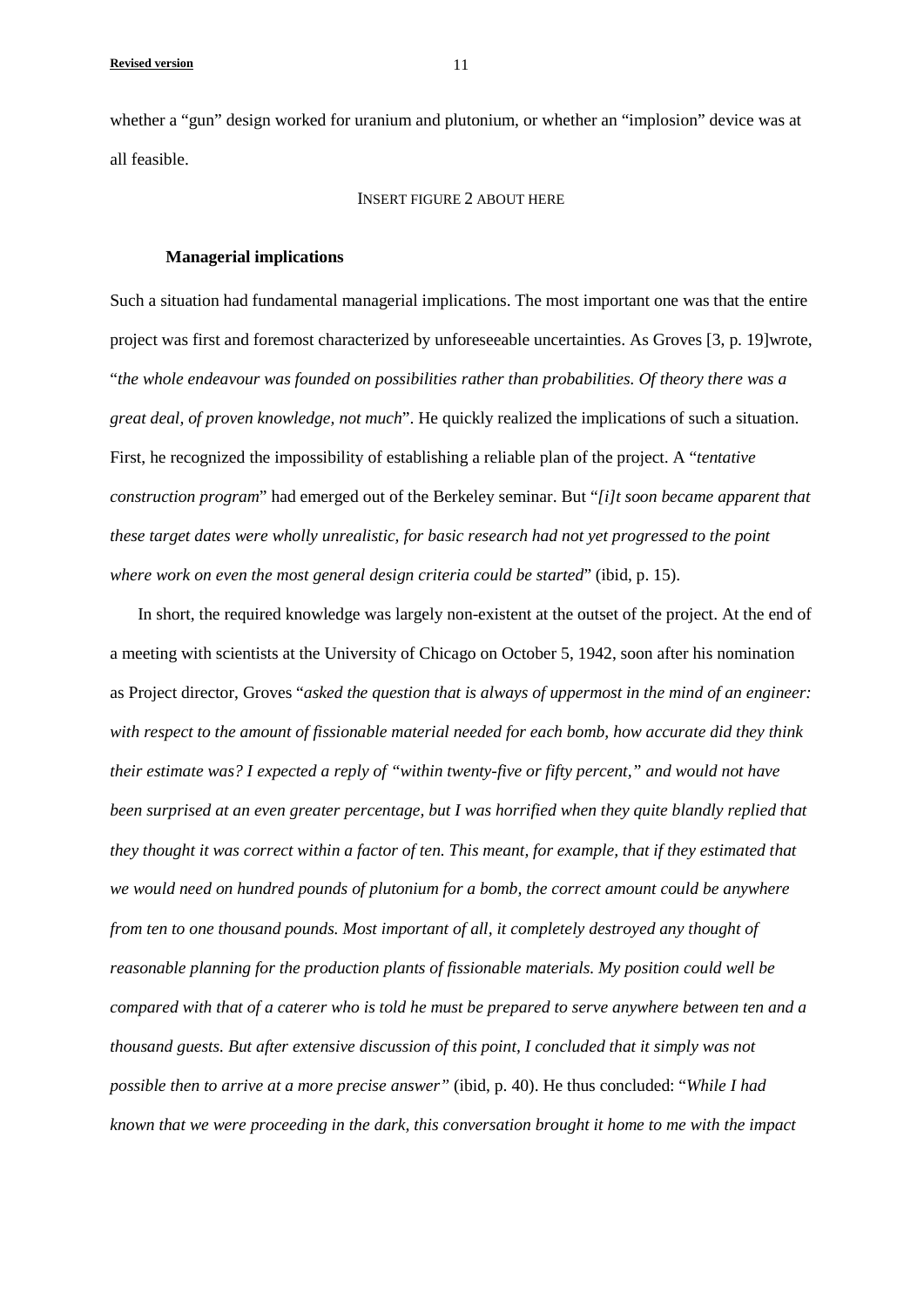*of a pile driver. There was simply no ready solution to the problem we faced, except to hope that the factor of error would prove to be not quite so fantastic*" (ibid.).

#### *Managing unforeseeable uncertainties: parallel approach and concurrent engineering*

Considering unforeseeable uncertainties, Groves and the Steering Committee (most notably V. Bush and J.B. Conant) decided to explore and implement simultaneously the different solutions, both for the production of fissionable materials and for bomb design. First, given the utmost importance of time, the various possibilities would be pursued in parallel. As Conant told Bush early on, « *All fives methods*[1](#page-11-0) [of uranium separation] *will be entering very expensive pilot plant development during the next six months. … [but] while all five methods now appear to be equally promising, clearly the time to production… by the five routes will certainly not be the same but might vary by six months or a year because of unforeseen delays. Therefore, if one discards one or two three of these methods now, one may be betting on the slower horse unconsciously* » (Conant to Bush, May 14, 1942, in [56]).

Second, both fundamental research, and the design and building of the plant would be carried out at the same time. Groves had already used concurrent engineering, but it was the first time such a strategy was extended to fundamental research. As he explained: "*I had decided almost at the very beginning that we have to abandon completely all normal orderly procedures in the development of the production plants. We would go ahead with their design and construction as fast as possible, even though we would have to base our work on the most meager laboratory data* » [3, p. 72]. Thayer [15, p. 42] has shown that DuPont pushed this strategy to "*its ultimate extreme*" in the management of the Hanford Project, which led to plutonium production. Indeed, following Groves's decision, DuPont engineers chose "*to design and build the plant and to develop its unprecedented components and processes in parallel with each other, with the development of supporting science, and with the design and operation of the semiworks* [at Oak Ridge]" (ibid. p. 41). Shortening project duration was clearly the goal: « *Always we assumed success long before there was any real basis for the assumption; in no other way could we telescope the time required for the over-all project. We could never afford the luxury of awaiting the proof of one step before proceeding with the next* » [3, p. 253].

<span id="page-11-0"></span> $<sup>1</sup>$  They will rapidly be reduced to 2.</sup>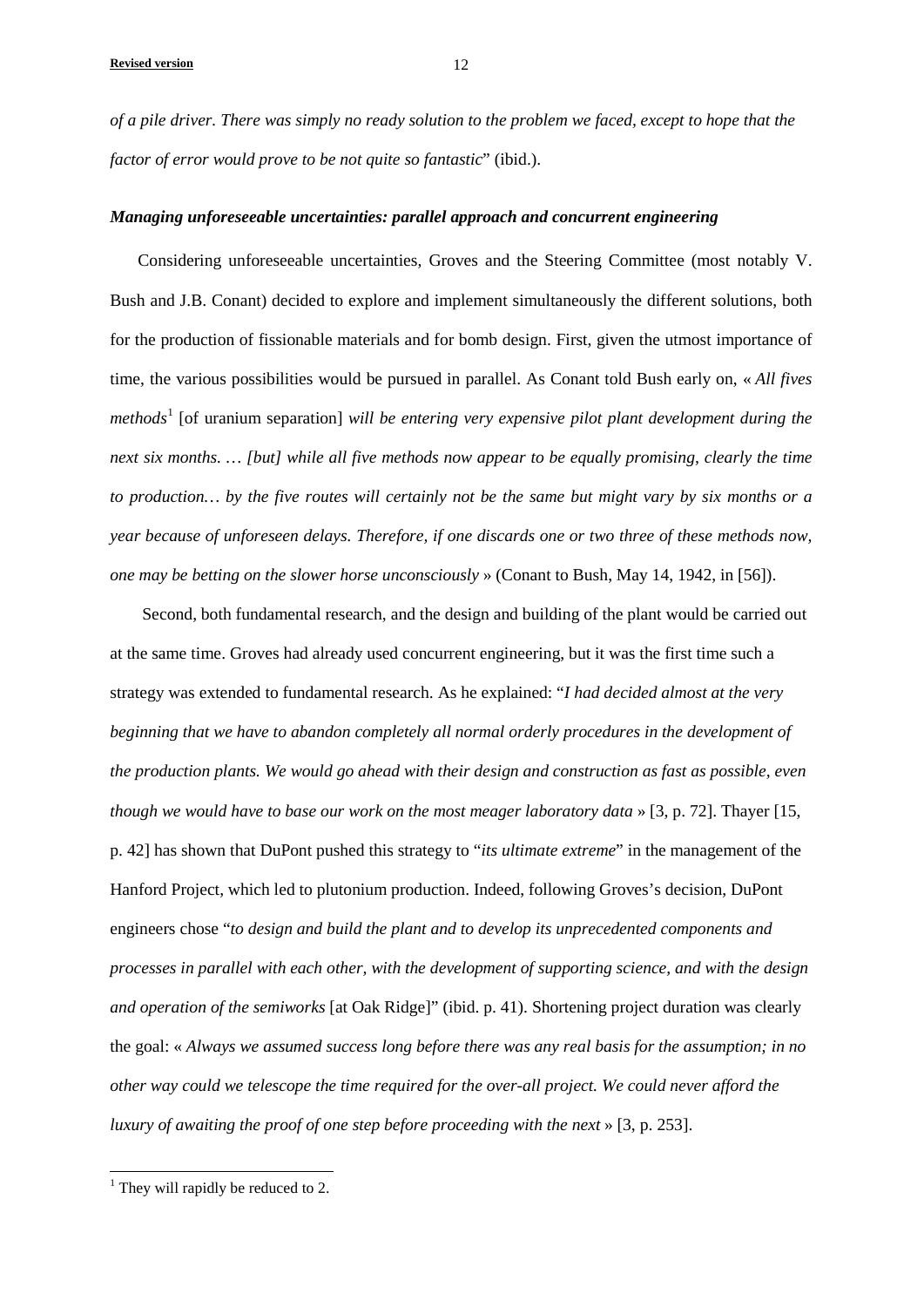We have used published sources to clarify the meaning of this strategy, emphasizing the development of the Project and its different phases. Figure 3 summarizes the organization of the Project, and Figure 4 its progression. "SoP" designates "start of production (black points in Figure 4). (A timeline is available in [8]; we have completed it with [2, 5, 14, 12]).

#### INSERT FIGURE 3 AND 4 ABOUT HERE

The simultaneity of the different tasks is striking:

- Uranium separation, plutonium production and bomb design proceeded simultaneously;
- for uranium separation two different methods were used in parallel (electromagnetic separation and gaseous diffusion), and a third one was added in September 1944 (thermal diffusion);
- the Los Alamos laboratory explored several different methods at the same time, with the "gun" as the first priority, the "implosion" design as a back-up, and the "fusion" design as a long-term research topic.

The rationale behind the parallel approach was straightforward: given technical and scientific unforeseeable uncertainties, the simultaneous pursuit of different solutions increased the likelihood of success.

## *Unfolding of the project*

This overview of the project, while necessary to appreciate the global managerial strategy, does not yet allow us to grasp the relevant processes at a micro level. To this end, we shall examine the unfolding of the project, focusing on the events that have led us to question usual views of the parallel approach. By the spring of 1944, none of the methods for producing enriched uranium had achieved sufficient enrichment rates; moreover, the "gun" design for the bomb appeared to be unsuitable for plutonium, which exhibited a much higher "spontaneous fission" rate than anticipated. The project had maneuvered itself into a dead end: it now had a fissionable material (plutonium) without a bomb design, and a bomb design (the "gun") without a workable fissionable material (uranium 235).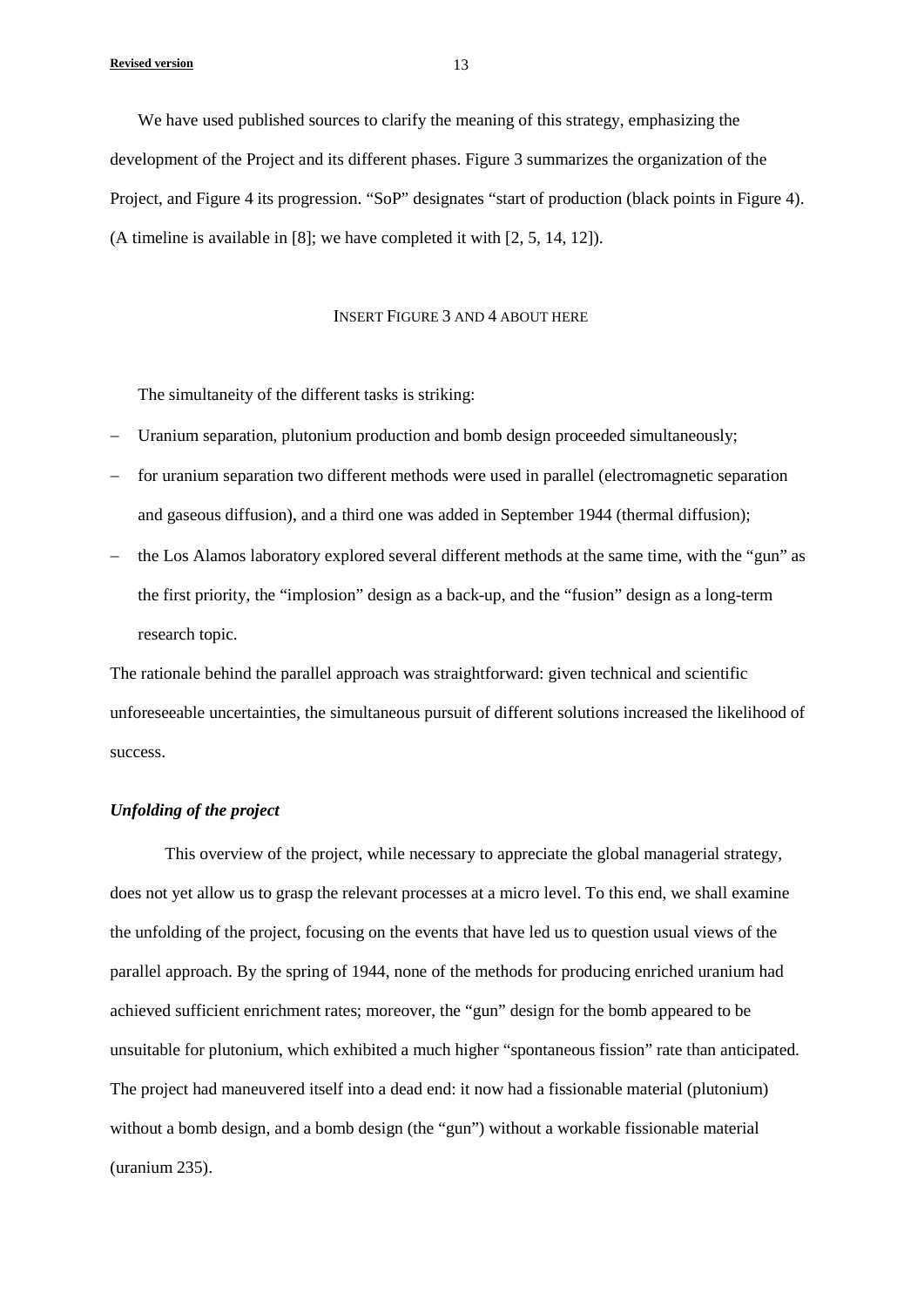## *Production of fissionable materials : the Thermal Diffusion process.*

In the spring of 1944, recurrent problems with gaseous diffusion and electromagnetic separation gave rise to a crisis. By that time, none of the initial delivery schedules had been respected, and the Los Alamos laboratory was desperately waiting for samples of both uranium and plutonium to test its bomb designs.

Aware of the research Philip Abelson was conducting independently for the Navy on the thermal diffusion separation process, Robert Oppenheimer, director of the Los Alamos Laboratory, suggested to Groves in June 1944 that "*it might be well to consider using the thermal diffusion process a first step aimed only at a slight enrichment, and employing its product as a feed material for our other plants*" [3, p. 120]. The leaders of the Manhattan project thus realized that the different processes could be combined rather than treated as competing solutions. On this basis, Groves acted very quickly. He appointed a committee to survey Abelson's work and contracted with the engineering firm H. K. Ferguson to build a thermal diffusion plant relying on the gaseous diffusion (code-named K25) power plant for electricity supply. They had 90 days to build "*twenty-one duplicates*" of the Navy experimental plant [5, p. 296]. Production of the thermal diffusion plant (code-named S50) started in early 1945.

Production process at Oak Ridge was completely reorganized as a consequence of such decisions. Following Oppenheimer's suggestion, and knowing that "*they had to include several alternatives since the precise operating characteristic of K25 were not yet known*," the production committee began to look for the best way to combine the different processes [5, p. 301]. As soon as S50 began to produce slightly enriched uranium, they used it to feed the electromagnetic separation plant (code-named Y12). They did the same with K25 when its production started in January 1945. In February the committee foresaw that the best combination would be from S50 to K25 to Y12 – as was confirmed in April 1945, when K25 demonstrated its capacity to produce the desired amount of enriched uranium.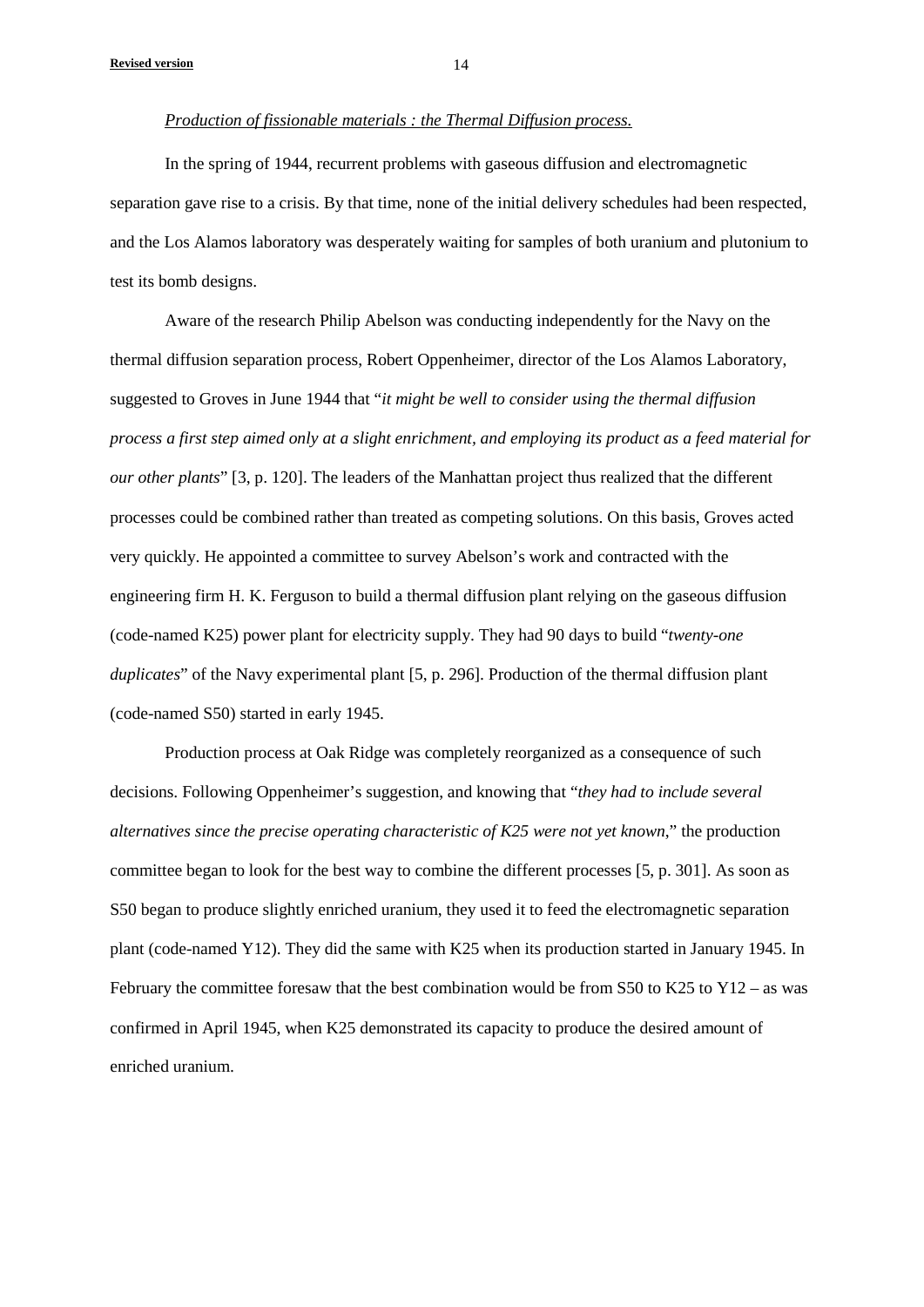#### **The paths to the A Bomb**

#### *Alternative Bomb design at Los Alamos*

In March 1943, in parallel with work on the production of fissionable materials, building of the Los Alamos Laboratory began on a mesa in San Jose desert, New Mexico. Los Alamos was the central node of the Manhattan Project network, and its goal was "*to produce a practical military weapon in the form of a bomb in which energy is released by fast neutron chain reaction in one or more of the materials known to show nuclear fission*" [13, p. 3].

Such a goal may seem straightforward, but, as was the case for the production of fissionable materials, several bomb designs were possible. Since the beginning, three of them were under study:

1. The Gun design. This solution built on years of experience. Its principle is apparently simple: a piece of fissionable material is thrown against another piece by means of traditional explosives, thus starting the chain reaction (Figure 5). This design would be used in the "Little Boy" bomb dropped on Hiroshima on August 6, 1945.

#### INSERT FIGURE 5 ABOUT HERE

2. The Implosion design constituted a breakthrough innovation in weapon design. In this case, conventional explosives are placed around a plutonium core. When they detonate, they are blown inward and the core collapses, thus leading to an explosive chain reaction (Figure 6). This design would be used in the "Fat man" bomb dropped on Nagasaki on August 9, 1945.

#### INSERT FIGURE 6 ABOUT HERE

3. The "Super", suggested by Edward Teller and Enrico Fermi, was another radical innovation. It did not rely on fission, but on nuclear fusion. In this design, a fission bomb helps start a fusion reaction in deuterium or tritium, which in turn produces a much more powerful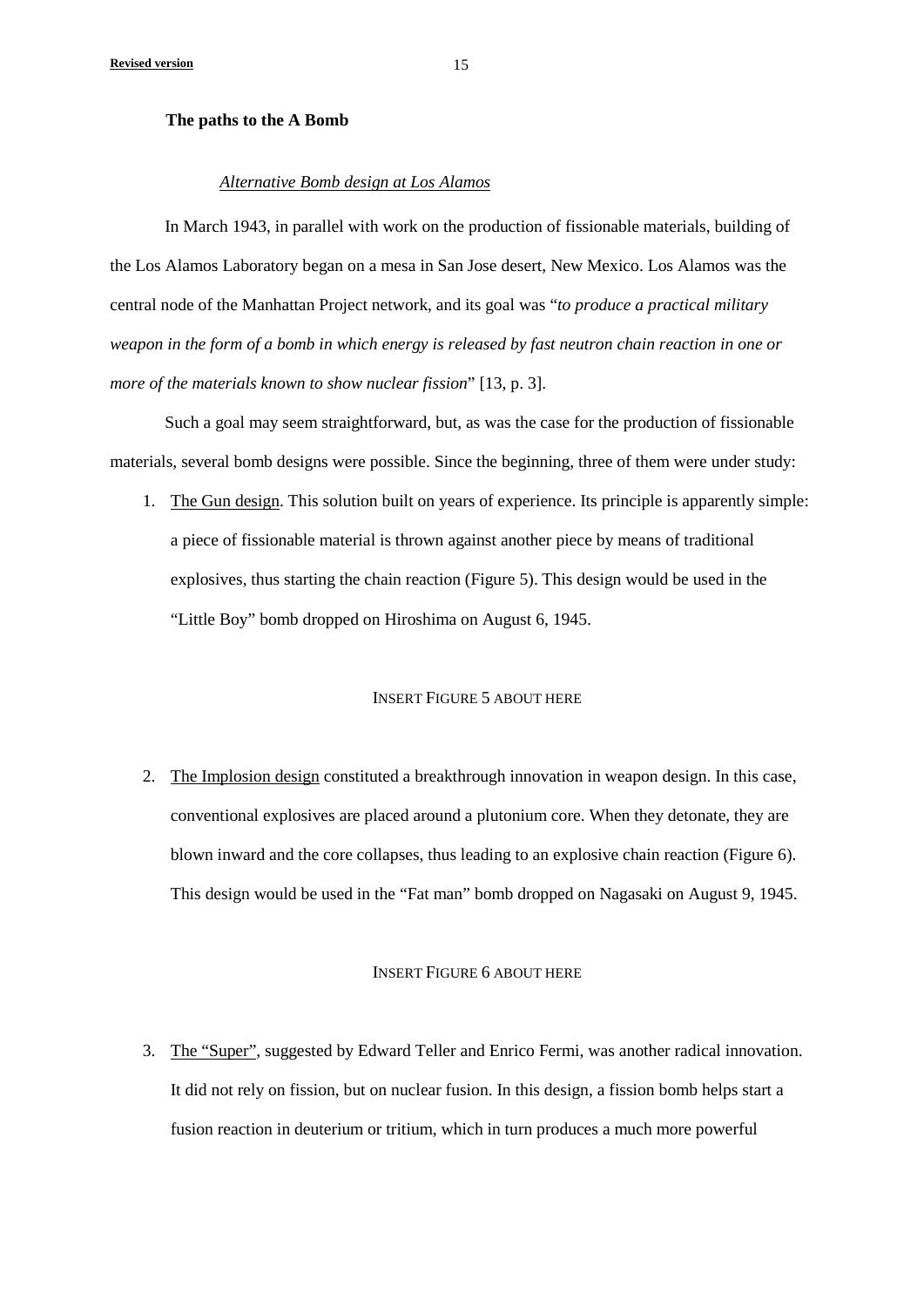explosion than fission bombs. The theoretical foundations of such a weapon were less solid than those of fission designs.

These alternative paths toward an atomic bomb were granted different priority ranks. Given the state of knowledge on weapons and its supposed robustness, pursuit of the "gun" design was top priority. Even if its use with fissionable materials raised important scientific and engineering questions (e.g., on interior ballistics, the shape of the uranium and plutonium parts, the explosives to be used, or detonation), it was believed it could work with both uranium and plutonium. Since plutonium was less well known than uranium, most of the efforts at Los Alamos focused on the plutonium gun. Indeed, a success with plutonium would directly lead to a uranium gun with minor modifications.

Oppenheimer and Groves, however, decided at the outset that they could not rely on a single approach to bomb design. Uncertainties, particularly those surrounding plutonium, were too important. So, in parallel with the "gun" work, Oppenheimer assigned a small group of scientist and engineers to work on the implosion design as a second priority. This was a backup for the plutonium gun; however, as they soon discovered, implosion could also be a much more efficient assembly method than the crude "gun" design. A third group, smaller and with considerably less resources, was assigned to work on the "Super". From the beginning, it was clear to Oppenheimer and his colleagues that the third design was too radical an innovation to be ready during the war. Its potential was nonetheless so high that theoretical work on it was conducted at Los Alamos during the entire project (in part due to E. Teller's obsession with it).

We thus find at Los Alamos the same managerial philosophy of the entire Manhattan Project: given unforeseeable uncertainties, different solutions are explored in parallel. And this was a good idea since the unforeseeable uncertainties would soon arrive.

#### *The spontaneous fission crisis (July 1944)*

Indeed one important problem in the plutonium gun design was the instability of the new material. In particular, plutonium exhibited a much higher "spontaneous fission" rate than uranium. The two parts of the gun had to strike each other at very high speed. Otherwise the chain reaction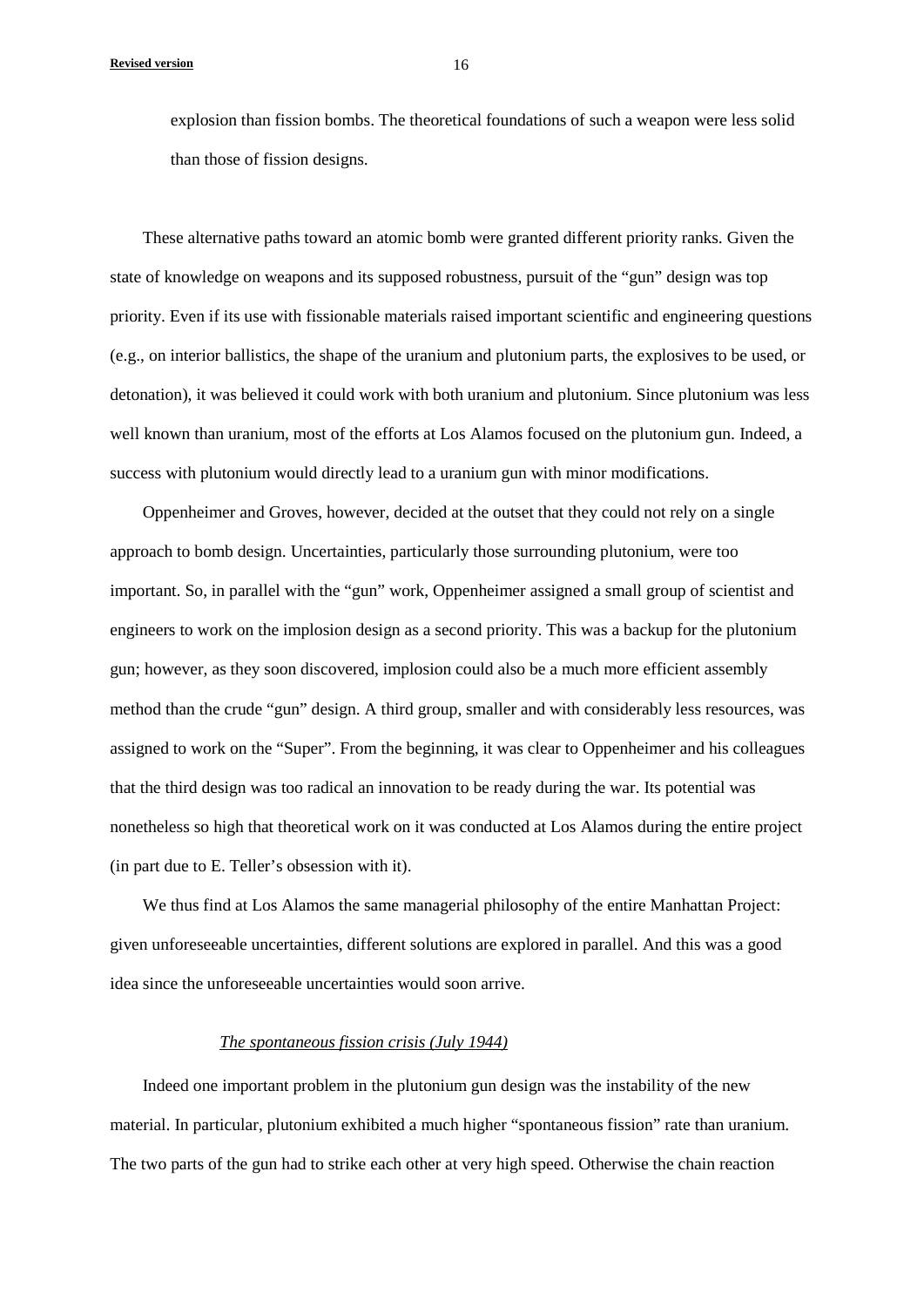would start before the two parts collided (and thereby reached the critical mass), and the bomb would "fizzle". i.e. pre-detonate but not explode.

Although the problem was identified early on, scientists did not master spontaneous fission because plutonium was a completely new material. Measuring and analyzing the phenomenon was therefore an important part of work at Los Alamos. This was particularly challenging since methods and tools had to be developed at a time when plutonium was available only in submicroscopic quantities. The challenge turned to a crisis in April 1944, when Los Alamos received the first reactorproduced samples of plutonium from the X10 air-cooled prototype Pile at Oak Ridge. The material exhibited a spontaneous fission rate five times higher than the already available sample, which had been produced by another process at the Berkeley Cyclotron. Research continued until July, but the results remained desperately the same. The conclusion was clear to Groves, Oppenheimer and their colleagues: the plutonium gun would never work. The entire plutonium path to the bomb (and the millions of dollars already spend) would be lost – and that, at a time when the separation of U235 encountered huge technical difficulties.

To overcome the crisis, Oppenheimer completely reorganized the laboratory. In July 1944, even if engineering questions remained open, the design of the gun was well advanced and under control, at least for uranium [6, p. 411]. Furthermore, the research and experiments on implosion had led to important findings (particularly, John Von Neumann's suggestions during the fall of 1943). In two weeks, Oppenheimer redeployed the resources of Los Alamos so that the entire laboratory would focus on saving the plutonium path [4, chap. 9; 6, chap. 14]. The goal of the new structure was to enhance coordination among the various part of the program. Several committees were put in place to coordinate the work on implosion.

The technical and scientific challenges were colossal. Even if the research and experiments had produced crucial insights, some were questioning the possibility of an implosion design. Indeed "*implosion moved the Los Alamos scientists onto new terrain. In part, the move was into areas of physics with which they were less familiar: implosion is a problem in hydrodynamics rather than just in nuclear physics*" [9, p. 56]. Symmetry posed the hardest problem: to ensure the onset of a chain reaction, the inward collapse of the plutonium core had to be absolutely symmetric. This had never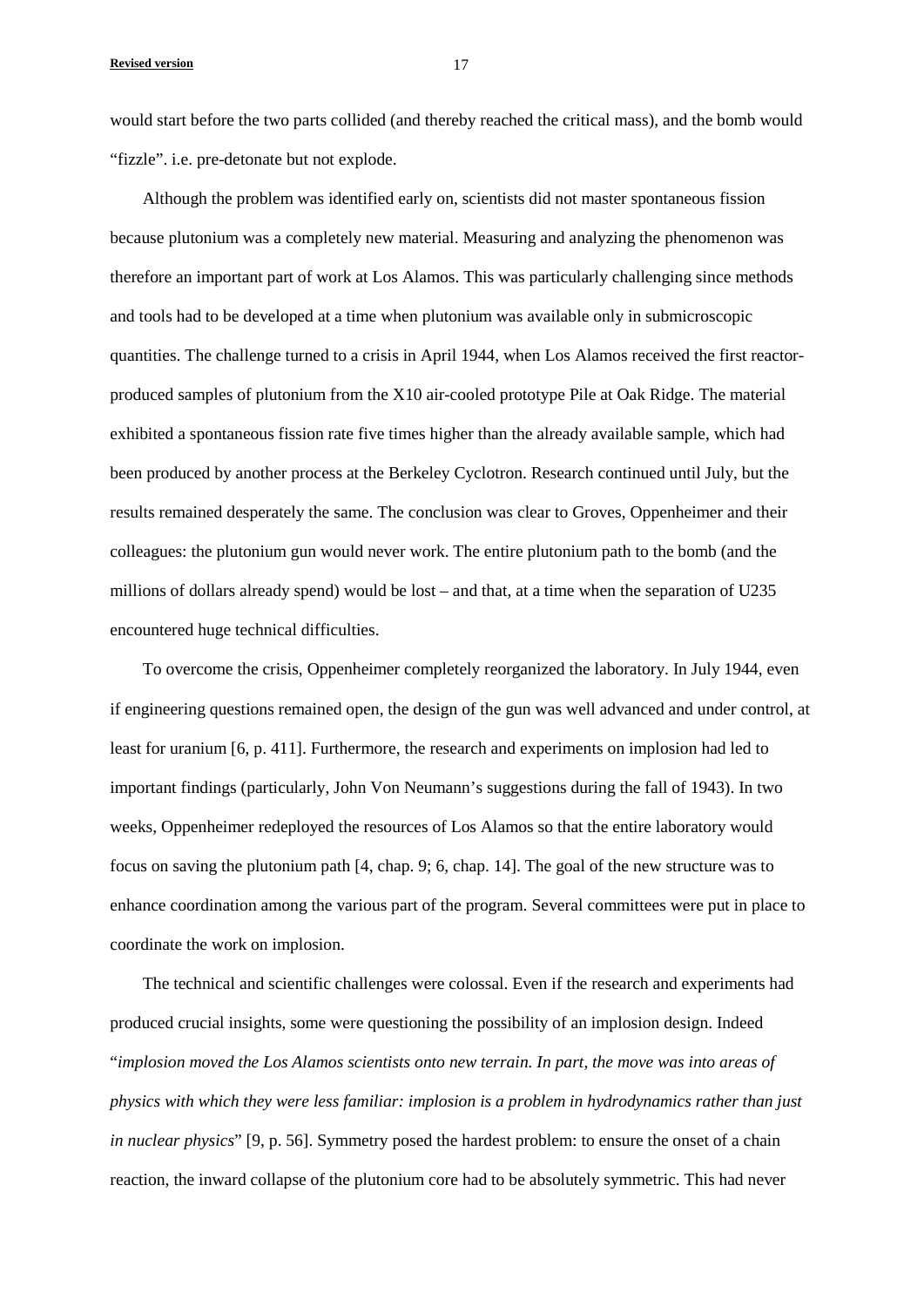been done before. Since the implosion design would be a breakthrough innovation, the required knowledge was almost non-existent. Los Alamos had to explore simultaneously the hydrodynamics of implosion, the design of the explosive's "lens" around the core and the initiator that would release the neutrons needed to start the chain reaction (see figure 7), as well as the electronics to coordinate the detonators around the bomb – while keeping in mind that its goal was to design a working weapon. For each question the scientist and engineers of the lab used multiple and overlapping approaches to enrich their understanding of the phenomena at work, increase the likelihood of success, and save time [see 6, for a detailed description].

The herculean scientific and engineering efforts finally led to a radical innovation in weapon design: the implosion bomb. The design was frozen very late, probably on February 28, 1945. Oppenheimer then created the "cowpuncher committee" to oversee the final phase [6, chap. 15 and 16]. Yet the remaining uncertainties around the new device were so great that Groves, finally but reluctantly, and despite the considerable cost it would entail, approved Oppenheimer's request to test the bomb. The Trinity test marked the dawn of the nuclear age. On July 16, 1945, the Manhattan Project tested, in a remote area of the New Mexico desert, the implosion bomb. The test was a success. The "gadget", as it was nicknamed, exploded with an estimated power of 20,000 tons of TNT and the bombing of Hiroshima and Nagasaki followed three weeks later.

#### **ANALYSIS: THE STRATEGY OF PARALLEL APPROACHES**

The unfolding of the Manhattan Project demonstrates the relevance of the parallel approach in projects with unforeseeable uncertainty. Given unknown unknowns and time constraints, a parallel approach greatly improves the likelihood of success. In the making of the atomic bomb all the solutions, both for the production of fissionable materials and for bomb design, were highly uncertain. It would have therefore been unreasonable to rely on only one of them. Early on, the Manhattan Project leaders knew that if one discarded from the beginning some of the available methods, "*one may be betting on the slower horse unconsciously*" (Conant to Bush, April 14, 1942, quoted in [56]). Groves translated this strategy directly when he observed, in October 1942, that *"If there were a choice between two methods, one of which was good and the other promising, build both. Time was*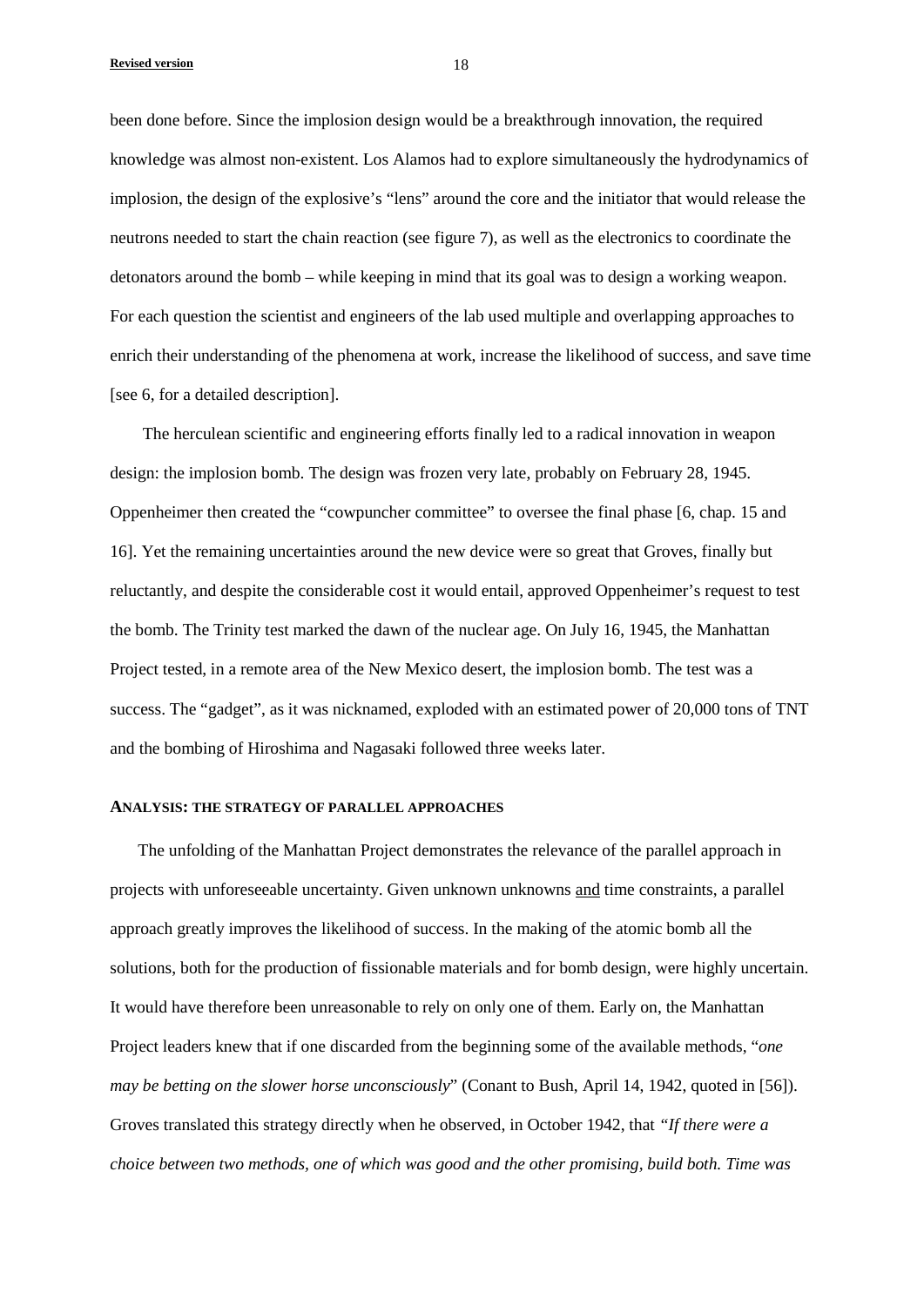*more important than money, and it took times to build plants*" [5, p. 181]. As explained by Hoddeson et al. [6, p. 406], "*the most notable and costly example of multiple approaches was the Pu239 program, created as a backup for U235 production. The decision to create the plutonium program was justified by the complementary uncertainties of producing the two fissionable isotopes – U235 although relatively well known, was difficult to separate chemically from U238, and Pu239, although easy to separate chemically from U238, was almost completely unknown. To save time, the research and production of uranium and plutonium proceed simultaneously*". Finally, the decision to explore all the way two completely different bomb designs (gun and implosion) accounts for the success of the project. It should be kept in mind that urgency was the ultimate motivation of the parallel approach. Had there been more time, the Project managers would have probably invested in fundamental research before entering development… and, in all likelihood, the bomb would have not been available before years. This explains why the Manhattan case is the seminal example of the early literature on parallel trials in R&D projects [e.g. 56].

This literature, however, seems to have missed some interesting characteristics of the case. Indeed, the Manhattan Project highlights hitherto unnoticed strategic moves, namely the possibility of combining different trials and adding new ones during the project. This constitutes a first step in the construction of a process theory of the parallel approaches strategy. In order to make our suggestion clear, we must distinguish three sequences in the Manhattan Project:

- From its inception in the summer of 1942 until mid-1944, the Project is characterized by a pure parallel approach. The different paths were considered like competing horses in a race (a "*nuclear steeplechase*" in [7]):
	- − Plutonium was a backup for uranium 235;
	- − for uranium separation, the electromagnetic process, the first and most promising, competed with gaseous diffusion;

− the implosion design was considered a backup for the much more reliable gun design.

As we have seen, such strategy of competition between trials led to a dead end and gave rise to a major crisis in the summer of 1944. None of the uranium separation methods reached the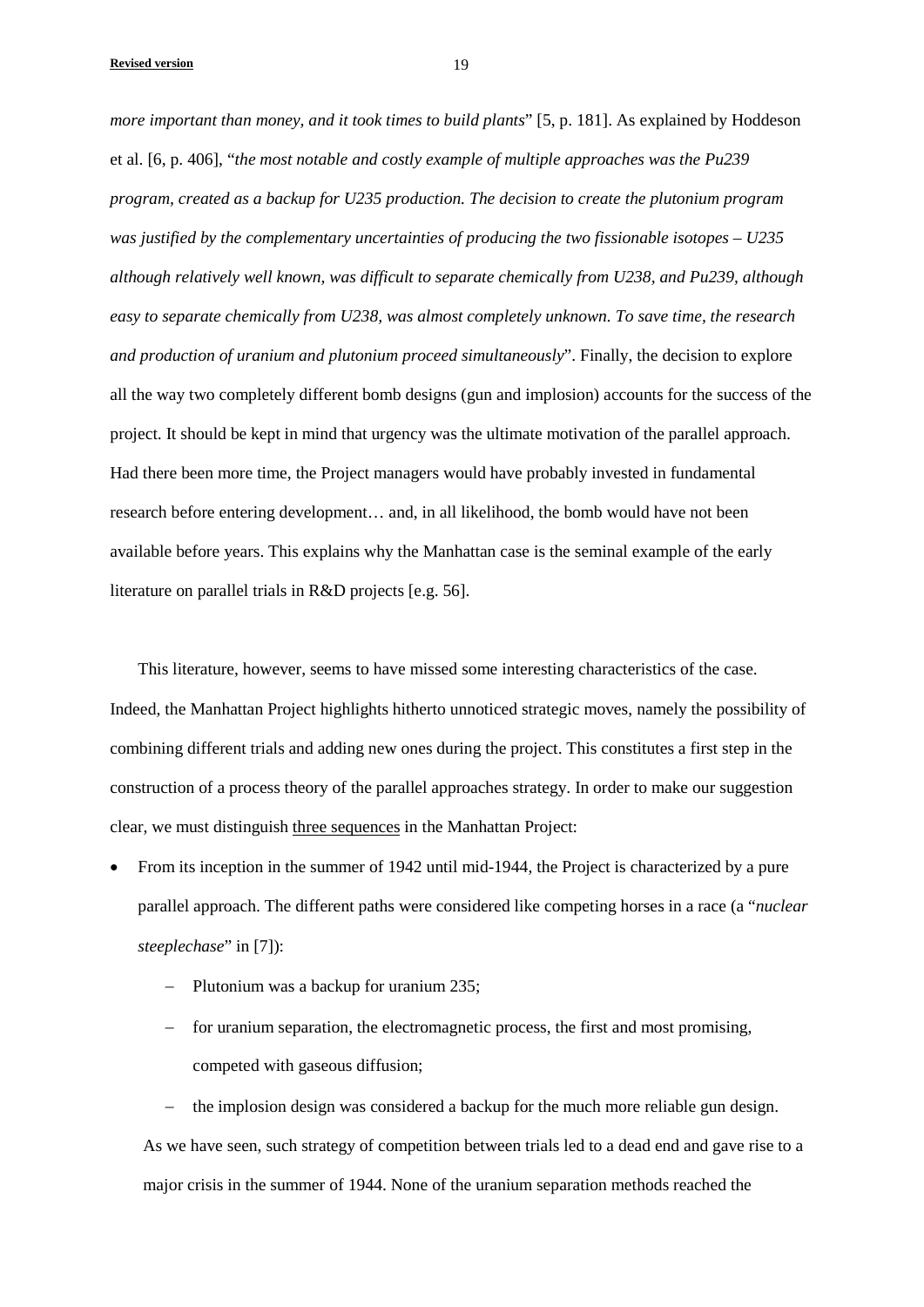expected results, and the gun design proved unreliable for plutonium. The Project had produced a bomb design without fissionable materials on the uranium side, and a fissionable material without a bomb design on the plutonium side.

- This crisis opened the way for the second sequence of the Manhattan project, which ended in February 1945 with the design freeze of the implosion bomb and the production committee's conclusion at Oak Ridge that the best process to enrich uranium would be from S50 to K25 to Y12. The main feature of this sequence was the abandonment of the pure parallel approach and the reorganization of the trials portfolio. Indeed, to overcome the crisis, the Manhattan Project leaders, most notably Groves and Oppenheimer, took three major decisions:
	- 1. they decided to add a new separation methods, thermal diffusion, which was considered less promising and had therefore been discarded at the beginning of the project;
	- 2. they realized that the combination of the separation methods for U235 was a better strategy than pure competition; thermal and gaseous diffusion were thus used to feed electromagnetic separation;
	- 3. they redeployed Los Alamos resources from the gun, which had by then become merely an engineering problem, to the implosion design, which required fundamental research as well as engineering.
- The last sequence, from February to August 1945, saw increasing pressure to finalize the designs, organize the tests, and build the base on the Pacific island of Tinian from which the American atomic bomb attacks on Japan would be launched. In this development phase, the Los Alamos laboratory became increasingly structured (*weaponized* is the term used by Thorpe and Shapin [16]), moving quickly from research to development and production in late 1944 and throughout 1945 [see 5, p. 313-315; 6, chap 14 to 16]. It is remarkable, however, that long-term research in atomic physics and bomb designs was continued throughout this period.

The second step is the most interesting for our topic, since it extends existing literature on the parallel approach. Various authors, from Nelson in 1959 to Loch et al. in recent years, have thought of the parallel approach as an "either/or" choice between solutions that are given at the beginning of the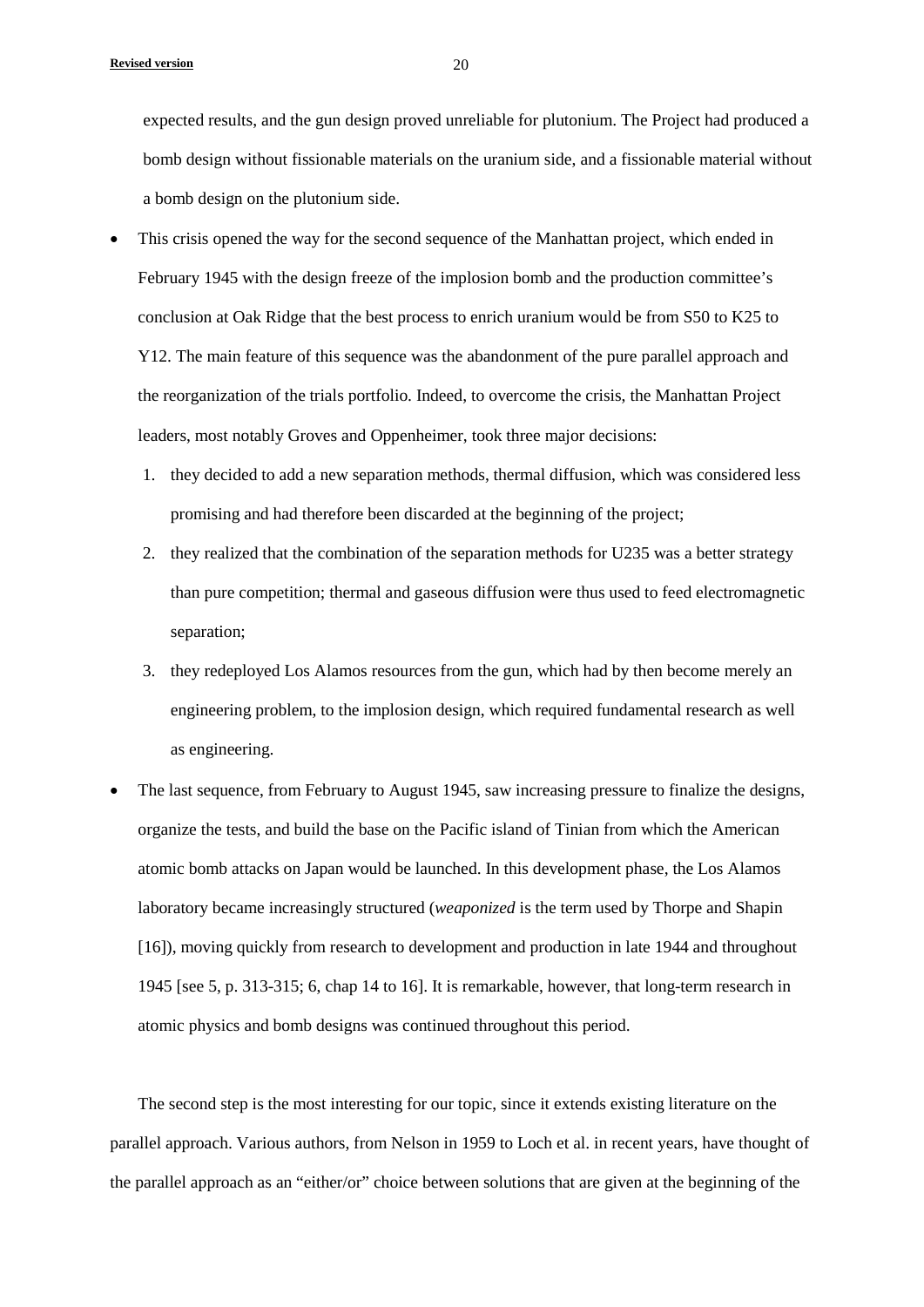project. The benefits of the strategy are described as laying in the flexibility offered by the possibility to delay choices until enough information is available, and, to a lesser extent, in the competition between different teams. The problem for managers is thus supposed to reside in the choice between competing solutions, and the main question is whether the choice takes place before development or after market introduction [49]. Of course, scholars are aware that, when a trial is stopped, managers seek to leverage the benefits of non-selected outcomes by exploiting the knowledge they created and the newly available resources. But the second sequence of the Manhattan Project reveals that the array of choices is larger than an either/or decision, and that the parallel approach may not be strictly "parallel".

Indeed, the summer of 1944 crisis brought to light an infringement of the parallel logic, and the existence of three additional choices in the strategic management of "parallel" approaches.

First, managers could simply pursue the different solutions to completion, but redeploy the resources among them according to strategic priority or level of advancement. This is what happened when Oppenheimer switched most Los Alamos resources from the gun, which had reached sufficient maturity, to the implosion design. Such strategy allows managers to adapt the intensity of the efforts under way to newly available knowledge, and to face unforeseeable uncertainties.

Secondly – and this is the greatest transgression of parallelism – managers can combine the different trials in order to exploit their complementarities, rather than see them as competing solutions. For instance, the decision to "*consider thermal diffusion as a portion of the process as a whole*" and to use it (and later gaseous diffusion) as a way to feed the Y12 plant very probably saved the uranium path to the bomb. It could thus be very profitable to consider the various solutions as different sides of the same problem<sup>[2](#page-20-0)</sup>. Thinking of them as complementary could lead to solutions that are better than those that would be reached by the pure parallel approach.

<span id="page-20-0"></span><sup>&</sup>lt;sup>2</sup> This has been identified by D. L. Marples in his classic "The Decisions of Engineering Design" [54]. As he explained, the parallel approach "*has other advantages. No one will deny that a problem cannot be fully formulated until it is well on its way to solution. The real difficulty, the nub of a problem lies somewhere amongst the subproblems. (…) The nature of the problem can only be found by examining it through proposed solutions and it seems likely that its examination through one, and only one, proposal gives a very biased view. It seems probable that at least two radically different solutions needs to be attempted in order to get, through comparison of subproblems, a clear picture of the 'real nature' of the problem*" (p. 64).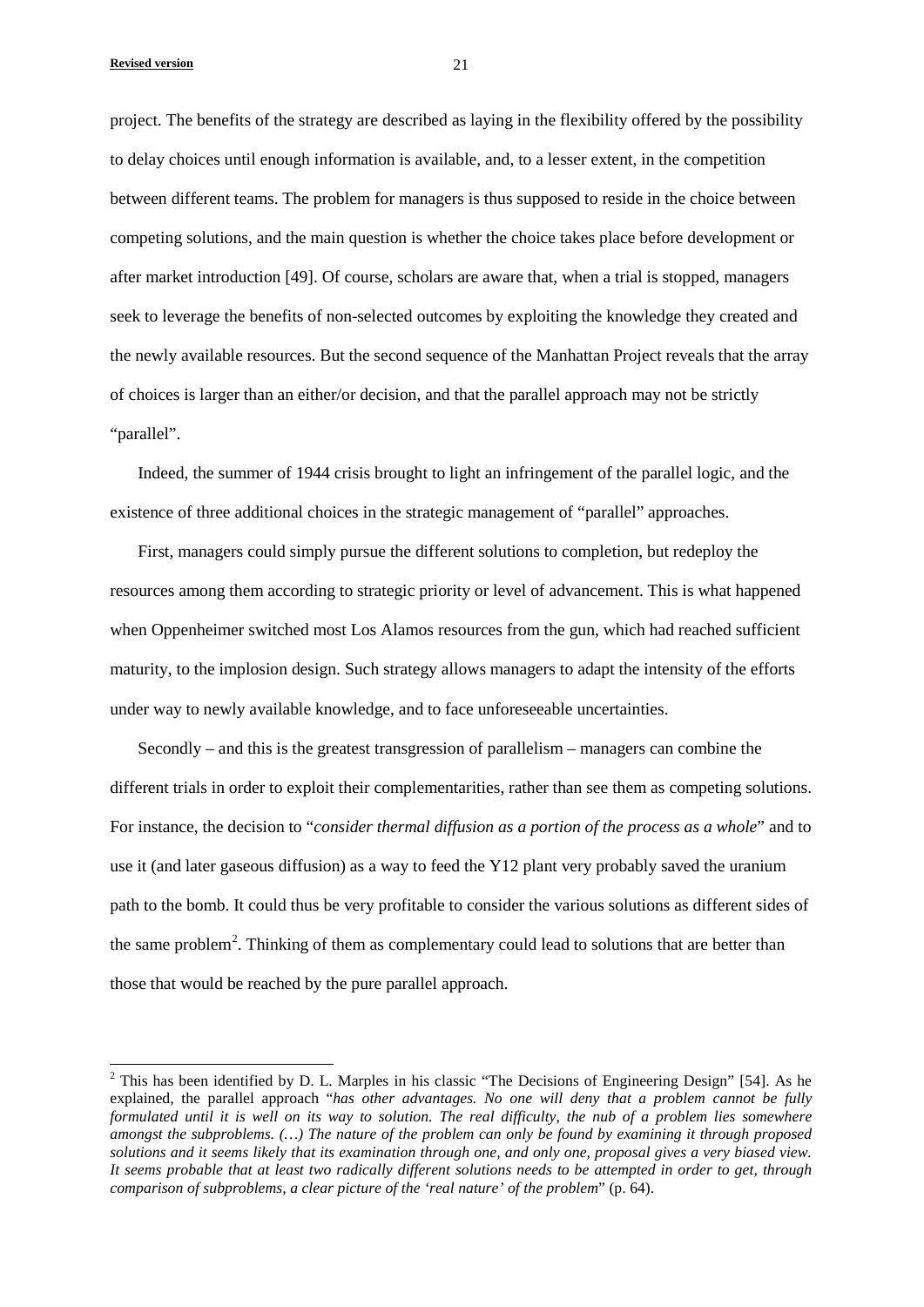Finally, the second sequence of the Manhattan Project shows that it is also possible to add new trials that have not been selected or even envisioned. In a situation of exploration, it cannot be assumed that every possibility will be identified early on. The essence of unforeseeable uncertainties is precisely to be unforeseeable. Thus, changes in the state of technology, in customers's needs, in competition during the project could make the original options obsolete. Managers are therefore obliged to keep in mind that they are engaged in a search process, and that the initial plan may not be the good one. The late addition of the thermal diffusion method, which had been discarded at the beginning of the project, illustrates this possibility.

#### INSERT FIGURE 7 ABOUT HERE

Thus, in the evolution of the Manhattan Project, the original purely parallel approach depicted in Figure 4 mutated radically during the summer of 1944 into a combine/switch/add strategy (Figure 7). Such a development demonstrates that the managerial interest of the parallel approach lies not only in the ability to pick ex post facto the best solution, but also in the ability it gives managers to redeploy resources, combine trials, or add new ones according to changing needs. What is at stake here is the strategic management of a portfolio of trials which constitutes real options [51, 59]. The challenge faced by the project team is to continuously reassess the status of the different trials in order to discover one or several satisfactory solutions. The Manhattan case nevertheless demonstrates that the array of choices is wider than what is suggested in the existing literature on real options. Indeed, to the five classical sources of flexibility (defer, abandon, contract/expand or switch [59]), and to the "improvement" option identified by Huchzermeier and Loch [40], we can now add a hitherto unidentified "combination" option. Furthermore, as we have shown, the portfolio is in continuous evolution since new trials can be added along the way. The strategy of parallel approaches must thus be considered as a dynamic search process within an unknown design space. This has considerable technical and organizational implications.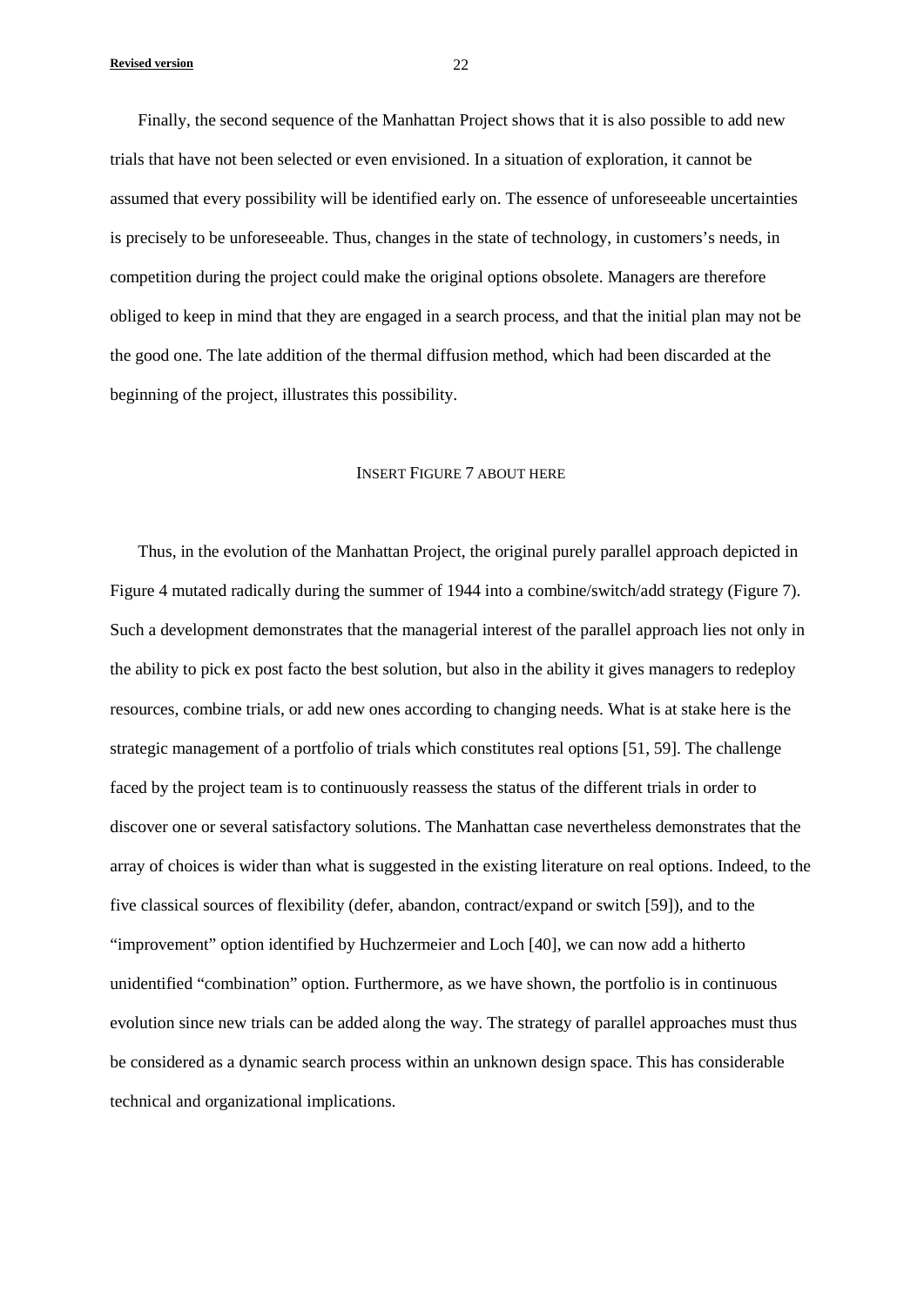#### **DISCUSSION: TECHNICAL AND ORGANIZATIONAL IMPLICATIONS**

Some important questions related to the parallel approaches strategy remain open; they , concern in particular its technical and organizational implications.

The Manhattan case may be illuminating with respect to the technical point of view of the combination option. Indeed, the different processes to enrich uranium were combined… because this was technically feasible. The conditions for doing so were ideal: each process produced the same output, i.e. U235, with different levels of enrichment. One could therefore mix and match them according to need: thermal and gaseous diffusion were used to feed electromagnetic separation, and, later, became steps in the transfer of materials from S50 to K25 to Y12. In contemporary terms, we could say that the interfaces between the different processes were perfectly specified and reduced to a minimum. Except for enriched materials, there was no interaction between the processes. They could be combined without modifying production.

This raises the question of the architecture of the product / processes under development and its managerial consequences. The matter has given birth to an important body of research which demonstrates that the more modular the product, the easier it is to mix and match components according to the situation [23, 37, 45, 58, 64]. Thus, if we assume that a given project P has adopted a parallel approach for sub-system X for which three solutions  $X_1, X_2$  and  $X_3$  are developed simultaneously, the possibility of combining the three solutions probably depends on the architecture of  $X_1, X_2$  and  $X_3$ . If it is integral, then the only option is to choose the best one, since a change in one component leads to a complete redesign of the sub-system, or to pursuing all options to completion. In the Manhattan Project, the latter was the case with the uranium and plutonium paths. Nevertheless, if the system is even partially modular, with design rules specifying interfaces between at least some of the components, then some type of combination is possible. This is what happened with uranium separation: three processes initially conceived of as competing solutions ended up combined into a single three-step process because it was technically possible to do so.

This issue, at the intersection of design theory and project management, deserves further investigation. Project management research should analyze the relationship between product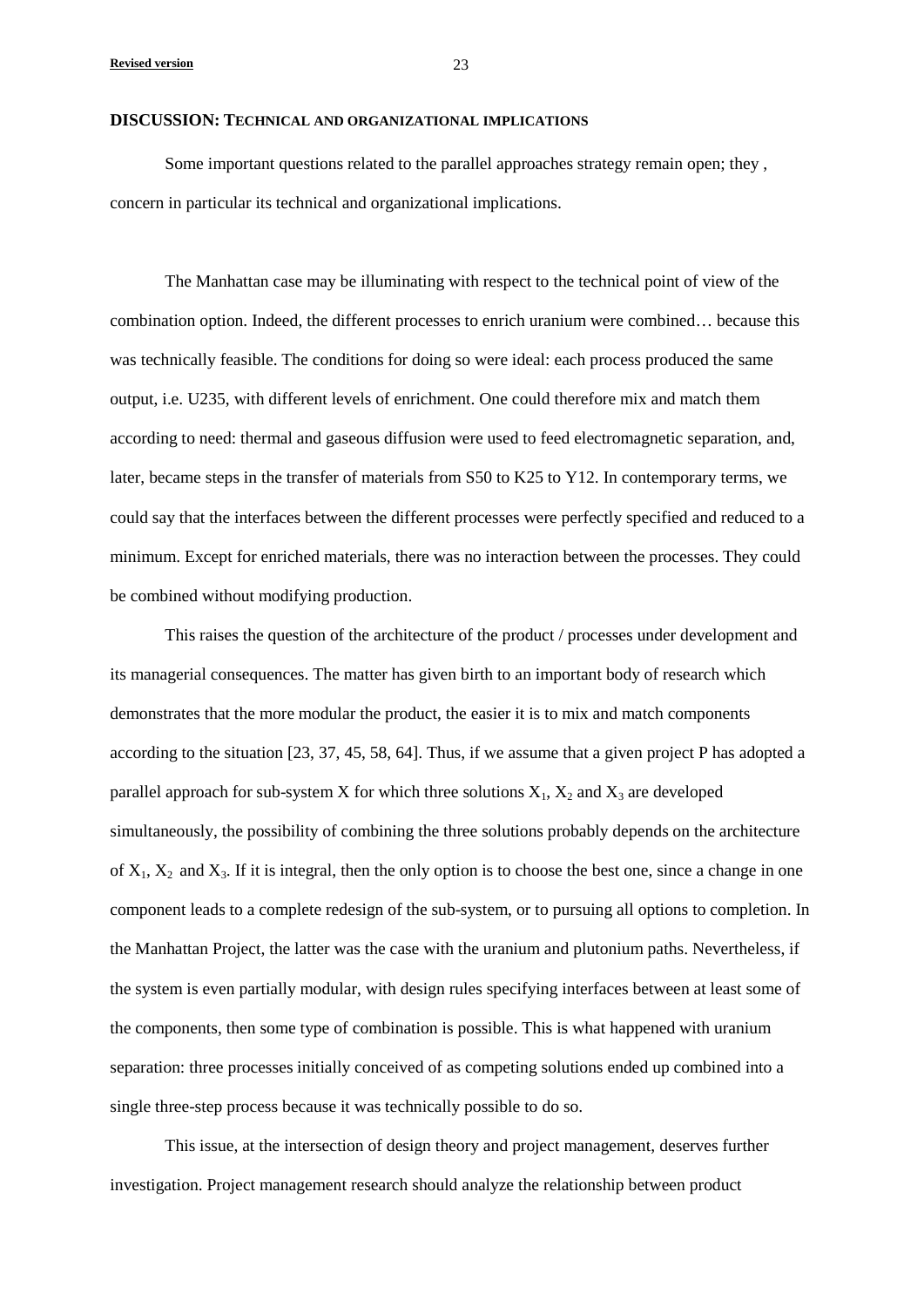architecture and project management to understand better how they interact [see 29, 49, 63 for pioneering work on this question].

From the organizational point of view, the strategic management of a portfolio of trials too raises important challenges.

At the most general level, the existence of a powerful management structure in charge of the entire project is a condition sine qua non. Somebody must be able to supervise the entire project, i.e. define the different solutions, understand their relationships (and therefore their architecture), evaluate their progression, and make decisions according to the situation (stop, keep both, combine, redeploy resources, or add a new option). In our case this was the role of the project leaders, first and foremost Leslie Groves and Robert Oppenheimer, who were among the few to have a global view of the entire effort, understand the processes at work and, last but not least, benefit from full US government support.

But at a more micro level, the analysis of the Manhattan case reveals the difficulty of Mr. Skeptic's task<sup>[3](#page-23-0)</sup>. Los Alamos turns out to be an extraordinary place to study the strategy of parallel approaches, since it was the final step of the entire endeavor. The laboratory received materials from the different sites, put them in the required form (both in metallurgy and geometry), designed and produced the bombs. The leaders constantly had to keep in mind the state of the different solutions. A letter from Oppenheimer to Groves shows the extent to which the task was organizationally demanding. At the height of the spontaneous fission crisis, Oppenheimer argued for not abandoning the plutonium gun completely despite the spontaneous fission problem. As he explained, the results on spontaneous fission "*are new and since there is a possibility that the interpretation place on them may not be completely correct, it was agreed that although the discontinuance of the purification and neutron-less assembly program* [part of the plutonium gun program] *should be started immediately, it* 

<span id="page-23-0"></span><sup>&</sup>lt;sup>3</sup> In their landmark 1958 paper, Klein and Meckling [43] opposed two ways of managing R&D projects: Mr. Optimizer tries to find the optimal design at the outset whereas Mr. Skeptic recognizes that uncertainty is too high to do so. He thus makes "*deliberate effort to keep his program flexible in the early stages of development so that he can take advantage of what he has learned. (…) In order to maintain flexibility he commit resources to development only by stages, reviewing the state of his knowledge at each stage prior to commitments* "(p 357). They demonstrate the superiority of Mr. Skeptic's approach for R&D projects.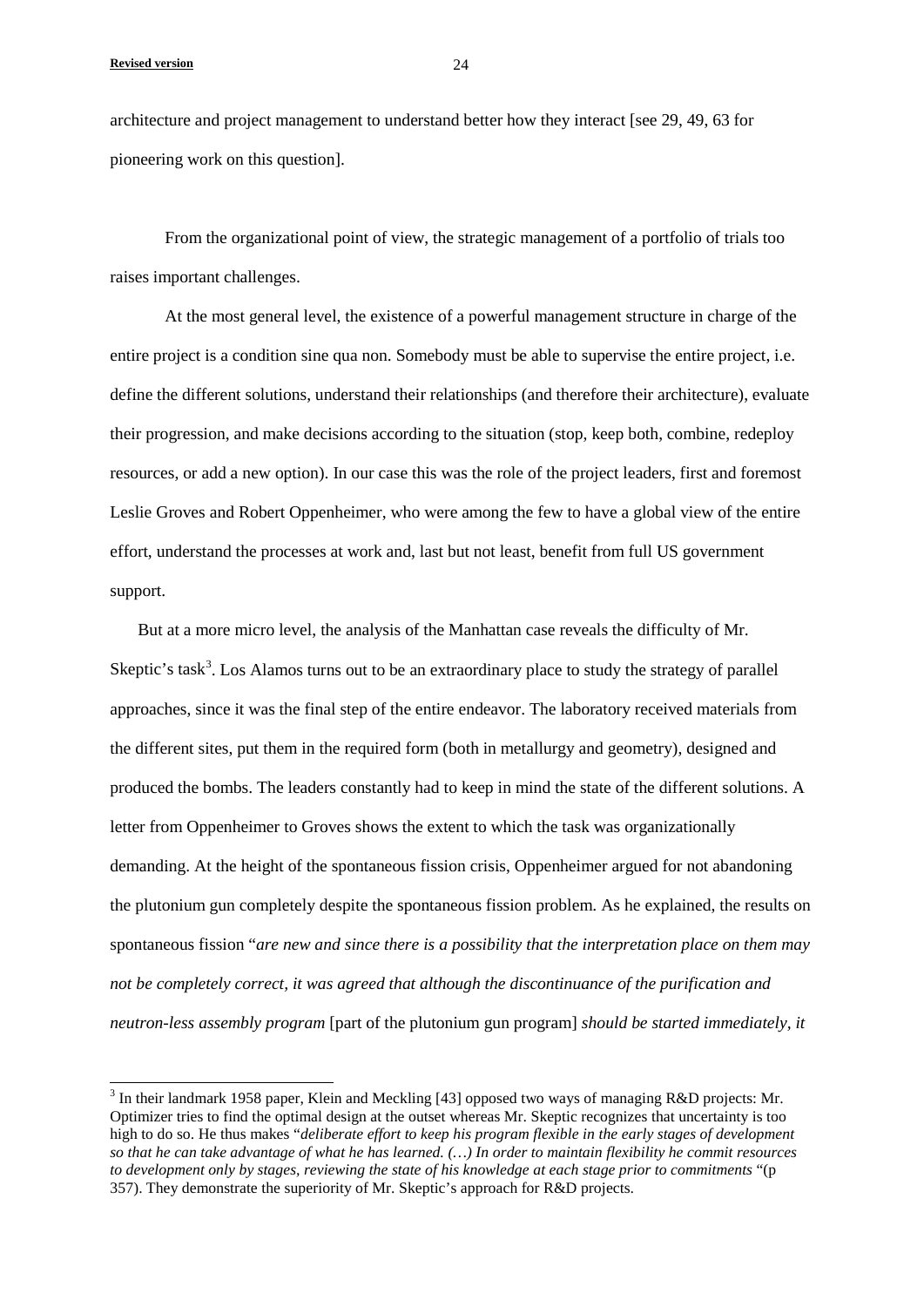*should be so conducted that at any time within the next month a return to these programs can be made without loss of more than a month's time. In particular, no essential personnel or installations should be permanently lost to the project within that period*" (Oppenheimer to Groves, July 18, 1944; quoted in [6], p. 243).

Oppenheimer's position exemplifies the organizational problems raised by the existence of "unk unks": it is never possible to be certain in advance that a solution is the good one. Thus, one must be ready to organize the transfer of people and knowledge from one trial to another. Resource fluidity [30] plays here a fundamental role. It gives managers the ability to move quickly among trials. The corollary and challenge of such an approach is the absence of a stable structure. Los Alamos, indeed, was an organization "*whose structure was by nature ephemeral; experiments and responsibilities changed overnight as priorities that the war gave to the project changes*" [6, p. 247]. As we have seen, the laboratory experienced a sequence of reorganizations during the War, moving from an academic-like institution to a huge scientific-industrial complex.

The *normative uncertainty* [16] that ruled Los Alamos was nonetheless balanced by a few rigid rules and focal points. Robert Oppenheimer was one of them. As Victor Weisskopf [17] recalled, "*it was his continuous and intense presence, which produced a sense of direct participation in all of us; it created that unique atmosphere of enthusiasm and challenge that pervaded the place throughout its time*". The colloquium, a weekly plenary meeting, was another powerful means to help laboratory members understand the meaning of their work, and set the direction and pace of action. As explained by Thorpe and Shapin [16, p. 570-572), "*The Colloquium, more than any other local organizational form, was understood both to express and to enable solidarity and integration. Los Alamos scientists were, almost without exception, highly concerned that each should have an overall sense of how their specialized work fitted into the specialized work being done by others, and into the instrumental goals of the laboratory as a whole. Information, they reckoned, should circulate throughout the laboratory as efficiently as practicable. (…) The solution was simply to provide for more face-to-face and free interaction, to encourage meetings and discussions at as many levels as possible and among as many specialized work groups as possible. This is how and why the weekly Colloquium for all staff members assumed such importance. The Colloquium was considered important as a means of disseminating*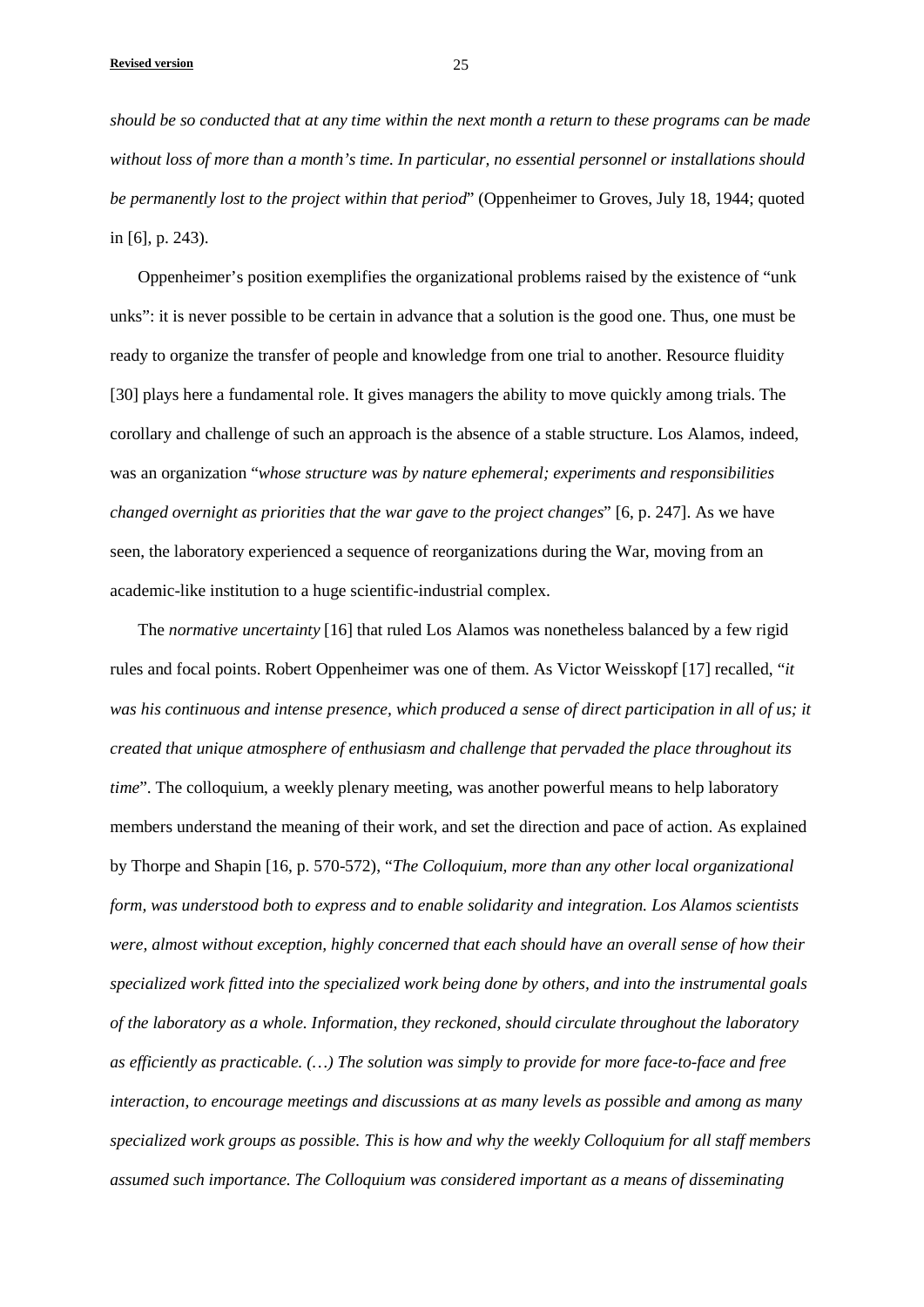*information, and also as a way of creating solidarity and face-to-face accountability (…) General Groves agreed that the Colloquium 'existed not so much to provide information as to maintain morale and a feeling of common purpose and responsibility'.*" Los Alamos thus provides a most valuable large-scale case for the analysis of project management with unforeseeable uncertainties. It demonstrates that in such a situation nobody can determine *ex ante* how to organize the project. Managers must continuously adapt the organization to newly available knowledge, while not losing control of the project. The Manhattan project contributes to a growing body of work which underlines the need to balance structure and flexibility, to combine tight centralization and open debate in order to deal with and make sense of complex and uncertain managerial situations [24, 26, 49, 66]. This question, at the intersection between project management, innovation management and works on highreliability organizations, deserves further research.

#### **CONCLUSION : PROJECT MANAGEMENT AS STRATEGY MAKING**

The study of the Manhattan Project helps us advance our knowledge on parallel strategy in projects with unforeseeable uncertainty. Our analysis shows that the managerial interest of the parallel approach lies not only in the opportunity to pick the best solution once enough information is available, but also in the possibilities it opens for redeploying resources, combining trials, or adding new ones as the project moves forward. We have discussed the technical and organizational implications of this process. In so doing, we have tried to add to a growing body of research on the management of highly innovative projects, specifically the framework proposed by Loch et al. [49].

There was of course some specificity to the case under study. Given the wartime context, speed was of the essence. The Manhattan Project benefited from the full support of President Franklin D. Roosevelt and his administration, and this ensured almost unlimited resources, as well as the mobilization of the entire US industry (DuPont, Union Carbide, General Electric, Chrysler, Westinghouse, Tennessee Eastman and many others) and science (E. Fermi, J. Franck, E. Lawrence, A. Compton, J. Chadwick, E. Wigner, H. Urey were all Nobel Prize winners). Wartime circumstances, however, do not constitute a limitation of our findings. The availability of resources made it easier to implement a massive parallel approach. But it also gave Manhattan Project managers the freedom to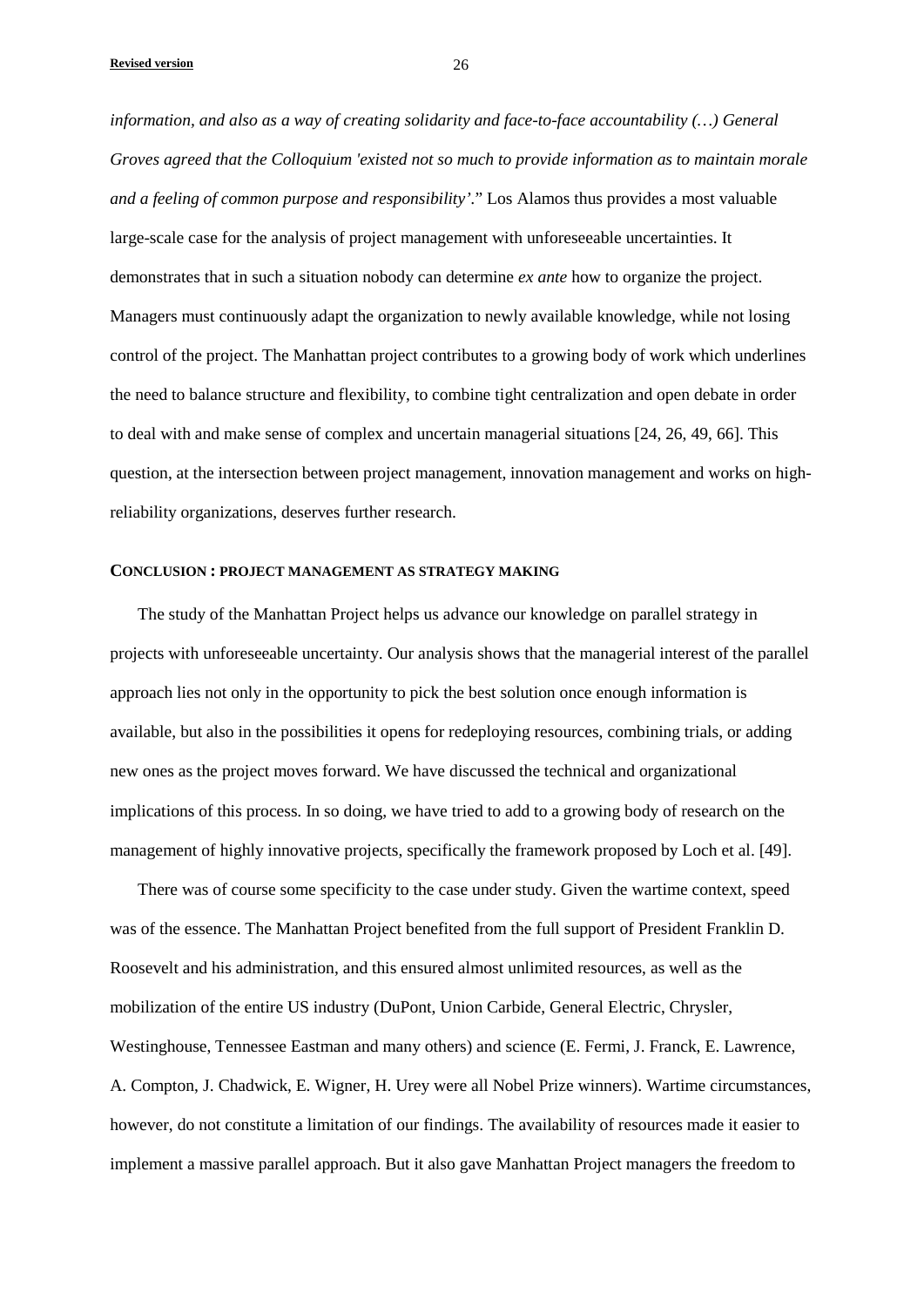use a wide variety of strategies, thus providing us with the opportunity to study the complexity of the *process* of managing parallel approaches. Moreover, both the problem of managing unforeseeable uncertainty, and multiple strategy as one of its solutions, are generic. Exploring the technical and organizational questions they raise deserve further research, particularly in order to analyze and formalize the conditions that allow the combination of options.

At a more general level, we have tried to contribute to a renewal of research on project management. The Manhattan Project foreshadows fundamental practices aimed at managing what is now called projects with unforeseeable uncertainty [49], projects with uncertain outcomes [53] or "exploration projects" [46]. In such a perspective, projects are a way of organizing the exploration of emerging innovation fields. But engaging in exploration entails a fundamental shift in project management methodology. As this research stream demonstrates, exploration situations do not allow for an ex-ante definition of the goal and the means to reach it. Projects themselves thus became highly uncertain and take on the features of reflexive probe-and-learn processes. They became a fundamental component of *search* processes [19]. Thus we cannot make the assumption that project strategy is given at the beginning. The dominant view of a project as the "obedient servant" of its parent organization is irrelevant here [21]. On the contrary, projects appear as a way to *make* strategy. They are a fundamental component of the emerging, bottom-up part of an organization's strategy process [25, 28]. This observation requires broadening the traditional concepts of a project "mission" and a "specification" from given targets, to open problems for which the project proposes solutions. We hope that our historical detour through the Manhattan Project may help build such an alternative model of project management.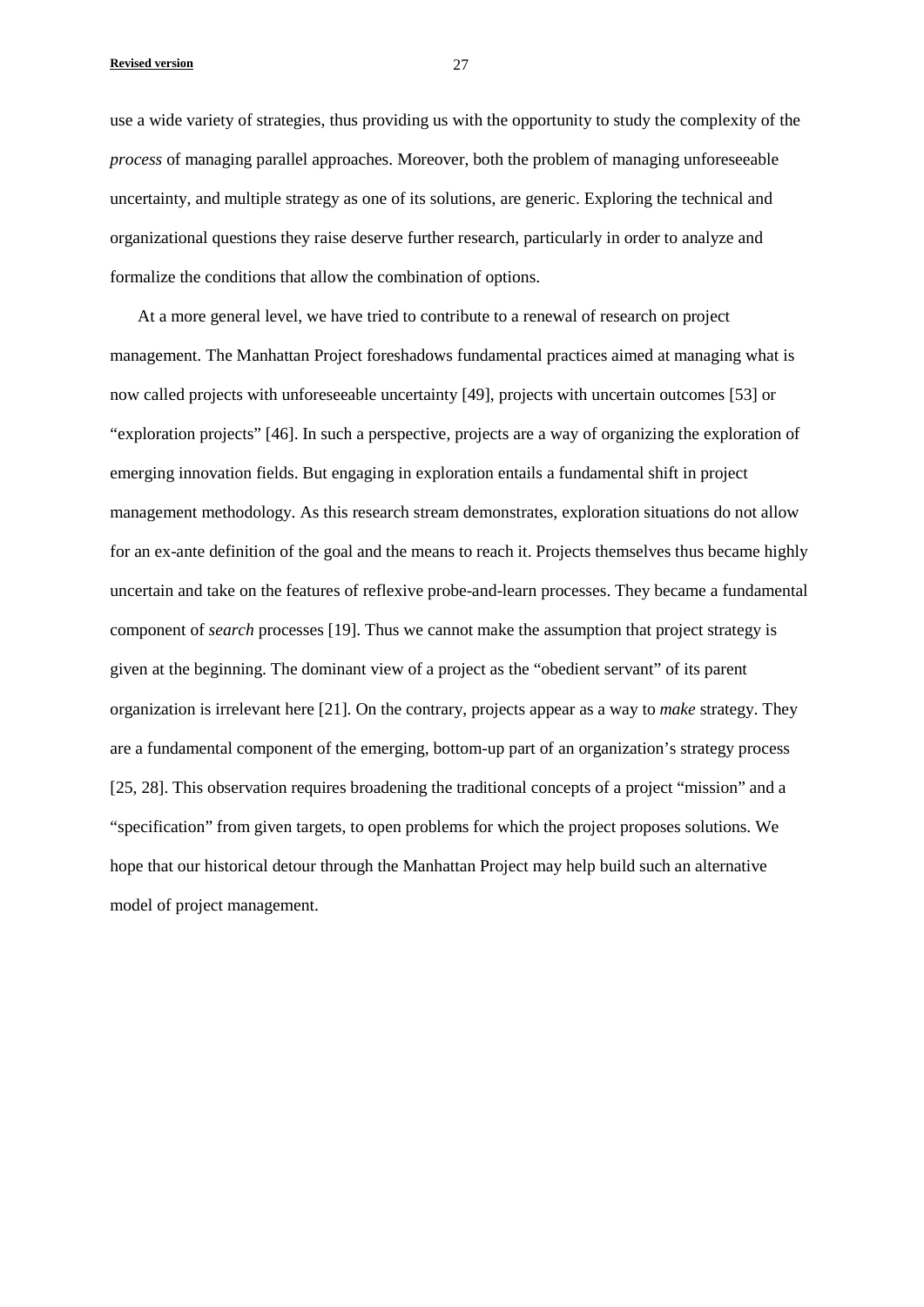#### **ACKNOWLEDGMENTS**

We are especially indebted to C. Loch and C. Baldwin for many useful suggestions on a previous version of this paper. We also thank the guest editor and three anonymous reviewers for their helpful comments, with a special mention for the insightful 12 page report of one of them. As usual, all remaining mistakes are my own.

#### **REFERENCES**

## *On the Manhattan Project*

- [1] Bird K, Sherwin M. 2005. *American Prometheus. The Triumph and Tragedy of J. Robert Oppenheimer*. Alfred A. Knopf: New-York
- [2] Gosling F. 1999. The Manhattan Project. US Department of Energy (DOE/MA-0001 01/99)
- [3] Groves L. 1962. *Now It Can Be Told. The Story of the Manhattan Project*. Da Capo Press: New-York
- [4] Hawkins D. 1961. Manhattan District History. Project Y, the Los Alamos Project. Vol. I: Inception until August 1945. Los Alamos National Laboratory
- [5] Hewlett R, Anderson O. 1962. *The New World, 1939-1946. Volume I of a History of the United States Atomic Energy Commission.* The Pennsylvania State University Press: University Park, PA
- [6] Hoddeson L, Henriksen P, Meade R, Westfall C. 1993. *Critical Assembly. A Technical History of Los Alamos during the Oppenheimer Years, 1943-1945*. Cambridge University Press: New-York
- [7] Jones V. 1985. *Manhattan: the Army and the Bomb*. Center of Military History: Washington, D.C.
- [8] Kelly C. 2007. *The Manhattan Project*. Black Dog & Leventhal: New-York
- [9] MacKenzie D, Spinardi G. 1995. Tacit Knowledge, Weapons Design, and the Uninvention of Nuclear Weapons. *The American Journal of Sociology* **101**(1): pp. 44-99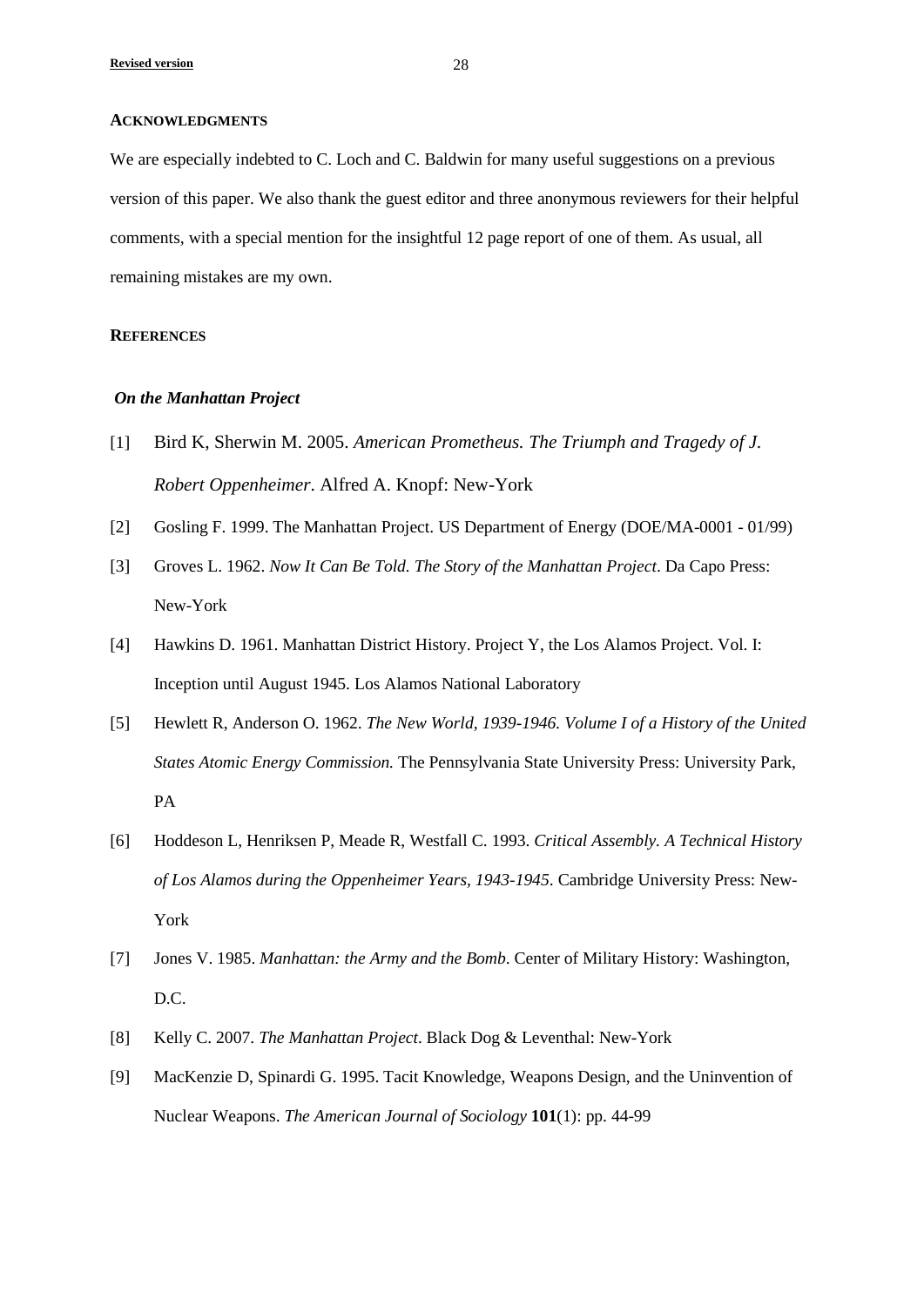- [10] Malloy S. 2008.*Atomic Tragedy. Henry L. Stimson and the Decision to Use the Bomb Against Japan*. Cornell University Press: New-York
- [11] Norris R. 2002. *Racing for the Bomb. General Leslie R. Groves, The Manhattan Project's Indispensable Man.* Steerforth Press: South Royalton, Vermont
- [12] Rhodes R. 1986. *The Making of the Atomic Bomb*. Simon & Schuster: New-York
- [13] Serber R. 1992. *The Los Alamos Primer. The First Lectures on How to Build an Atomic Bomb.* University of California Press: Berkeley
- [14] Smyth H. 1945. *Atomic Energy for Military Purposes*. Princeton University Press. Reprinted in Reviews of Modern Physics, vol. 17 n°4, pp. 351-471: Princeton
- [15] Thayer H. 1996. *Management of the Hanford Engineer Works in World War II. How the Corps, DuPont and the Metallurgical Laboratory fast tracked the original plutonium works.* American Society of Civil Engineers Press: New-York
- [16] Thorpe C, Shapin S. 2000. Who Was J. Robert Oppenheimer? Charisma and Complex Organization. *Social Studies of Science* **30**(4): pp. 545-590
- [17] Weisskopf V. 1967. A memorial to Oppenheimer. *Physics Today* **20**(10)

#### *Other references*

- [18] Abernathy W, Rosenbloom R. 1969. Parallel Strategies in Development Projects. *Management Science* **15**(10): pp. B486-B505
- [19] Adler P, Obstfeld M. 2007. The role of affect in creative projects and exploratory search. *Industrial and Corporate Change* **16**(1): pp. 19-50
- [20] Alchian A, Kessel R. 1954. A proper role of system analysis. D-2057. RAND corporation
- [21] Artto K, Kujala J, Dietrich P, Martinsuo M. 2008. What is project strategy? *International Journal of Project Management* **26**(1): pp. 4-12
- [22] Arrow K. 1955. Economic Aspects of Military Research and Development. D-3142. RAND Corporation
- [23] Baldwin C, Clark K. 2000. *Design rules: the power of modularity*. The MIT Press: Cambridge, MA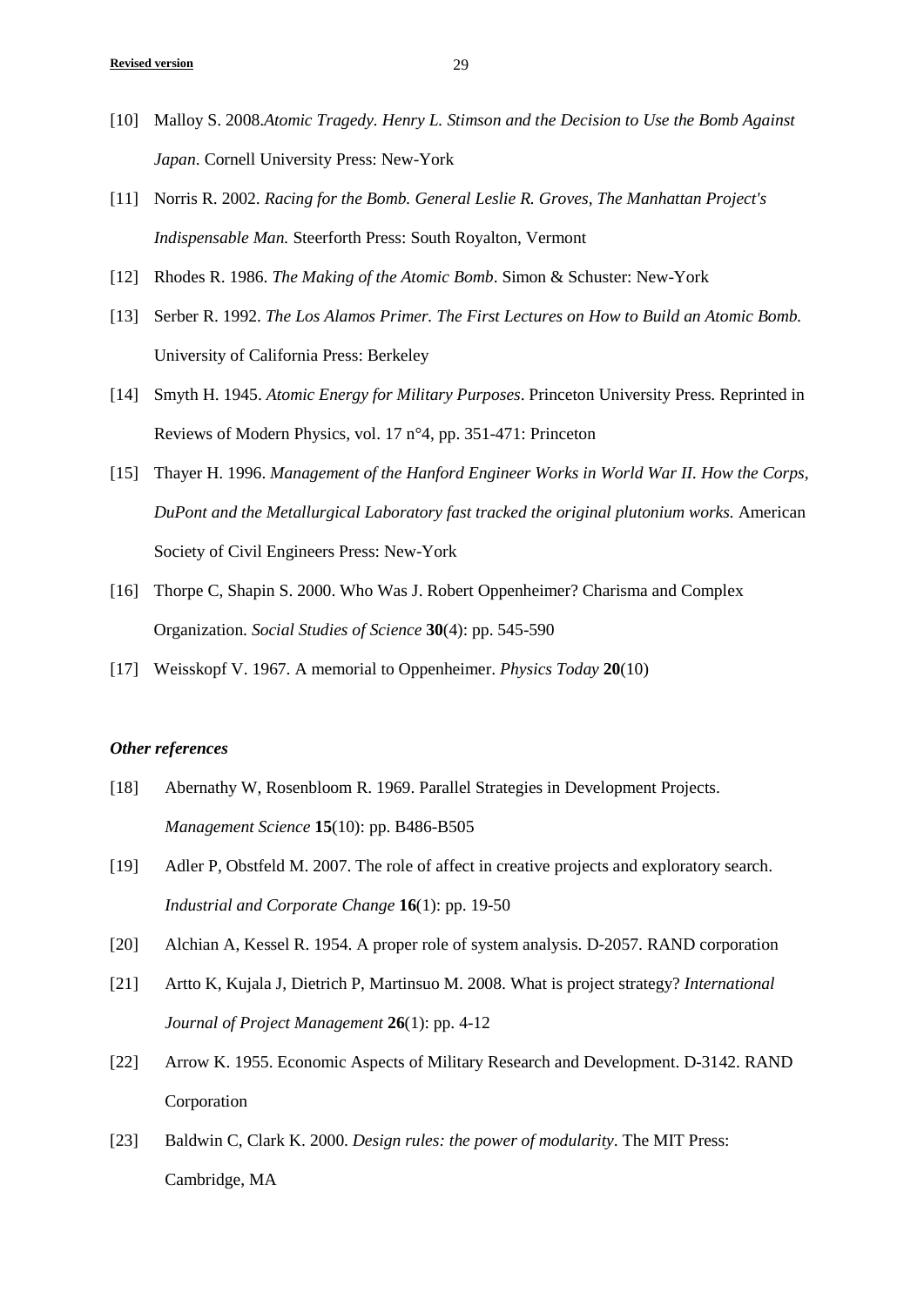- [24] Bigley G, Roberts K. 2001. The Incident Command System: High-Reliability Organizing for Complex and Volatile Task Environments. *Academy of Management Journal* **44**(6): pp. 1281- 1299
- [25] Brady T, Davies A. 2004. Building Project Capabilities: From Exploratory to Exploitative Learning. *Organization Studies* **25**(9): pp. 1601-1621
- [26] Brown SL, Eisenhardt KM. 1997. The art of continuous change: linking complexity theory and time-paced evolution in relentlessly shifting organizations. *Administrative Science Quarterly* **42**(1): pp. 1-34
- [27] Brown SL, Eisenhardt KM. 1998. *Competing on the edge. Strategy as structured chaos*. Harvard Business School Press: Boston, MA
- [28] Burgelman R. 2003. *Strategy is destiny. How strategy making shapes a company's future*. The Free Press: New-York
- [29] Danilovic M, Browning T. 2007. Managing complex product development projects with design structure matrices and domain mapping matrices. *International Journal of Project Management* **25**: pp. 300-314
- [30] Doz Y, Kosonen M. 2008. *Fast Strategy*. Wharton School Publishing: Harlow
- [31] Eisenhardt KM. 1989. Building theories from case study research. *Academy of Management Review* **14**(4): 532-550
- [32] Emirbayer M, Mische A. 1998. What is Agency? *American Journal of Sociology* **103**(4): pp. 963-1023
- [33] Freeman C, Soete L. 1997. *The Economics of Industrial Innovation* (3rd ed.). The MIT Press: Cambridge, MA
- [34] Glaser B, Strauss A. 1967. *The discovery of grounded theory. Strategies for qualitative research*. Aldine Publishing Company: Chicago
- [35] Hargadon A. 2003. *How Breakthroughs Happen*. Harvard Business School Press: Boston, MA
- [36] Hargadon A, Douglas Y. 2001. When Innovations Meet Institutions: Edison and the Design of the Electric Light. *Administrative Science Quarterly* **6**(3): pp. 476-501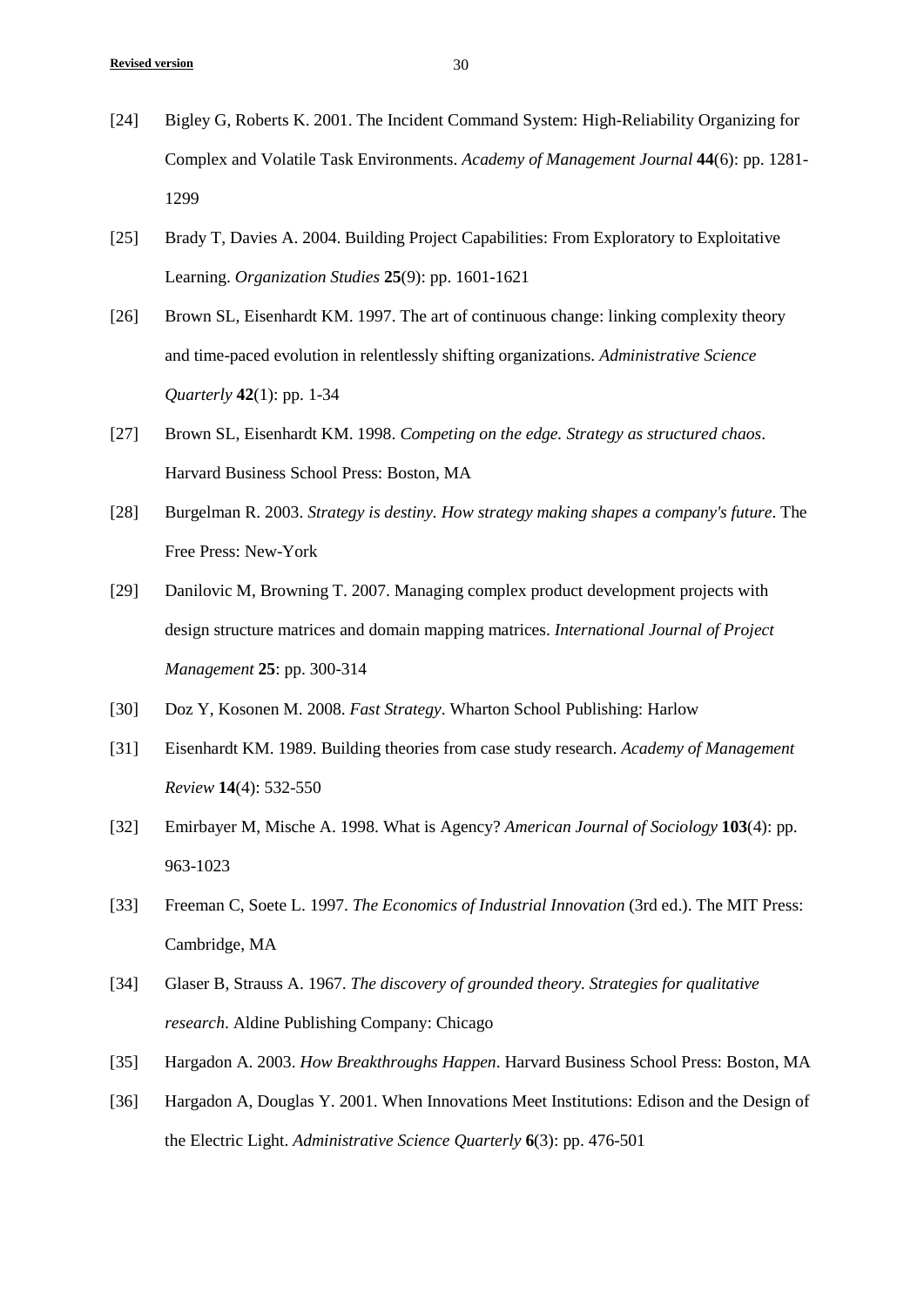- [37] Henderson R, Clark K. 1990. Architectural innovation: the reconfiguration of existing product technologies and the failure of established firms. *Administrative Science Quarterly* **35**(1): pp. 9-30
- [38] Hitch C, McKean R. 1960. *The Economics of Defense in the Nuclear Age*. Harvard University Press: Cambridge, MA
- [39] Hounshell D. 2000. The Medium is the Message, or How Context Matters: The RAND Corporation Builds an Economics of Innovation, 1946-1962. In A Hughes, T Hughes (Eds.), *Systems, Experts and Computers. The Systems Approach in Management and Engineering in World War II and After*: pp. 255-310. The MIT Press: Cambridge, MA
- [40] Huchzermeier A, Loch C. 2001. Project Managemen Under Risk: Using the Real Options Approach to Evalluate Flexibility in R&D. *Management Science* **47**(1): pp. 85-101
- [41] Hughes T. 1983. *Networks of Power. Electrification in Western Society, 1880-1930*. The John Hopkins University Press: Baltimore
- [42] Kieser A. 1994. Why Organization Theory Needs Historical Analysis And How This Should Be Performed. *Organization Science* **5**(4): pp. 608-620
- [43] Klein B, Meckling W. 1958. Application of Operations Research to Development Decisions. *Operations Research* **6**(3): pp. 352-363
- [44] Langley, A. 1999. Strategies for theorizing from process data. *Academy of Management Review,* 24: 691-710.
- [45] Langlois R, Robertson P. 1992. Networks and innovation in a modular system: lessons from the microcomputer and stereo components industries. *Research Policy* **21**: pp. 297-313
- [46] Lenfle S. 2008a. Exploration and Project Management. *International Journal of Project Management* **26**(5): pp. 469-478
- **[47]** Lenfle S. 2008b. Proceeding in the dark. Innovation, project management and the making of the atomic bomb. *CRG Working Paper*(08-001)
- [48] Lenfle S, Loch C. 2009. Lost Roots: How Project Management Came to Emphasize Control over Flexibility and Novelty. *California Management* Review, vol. 53, n°1, pp. 32-55.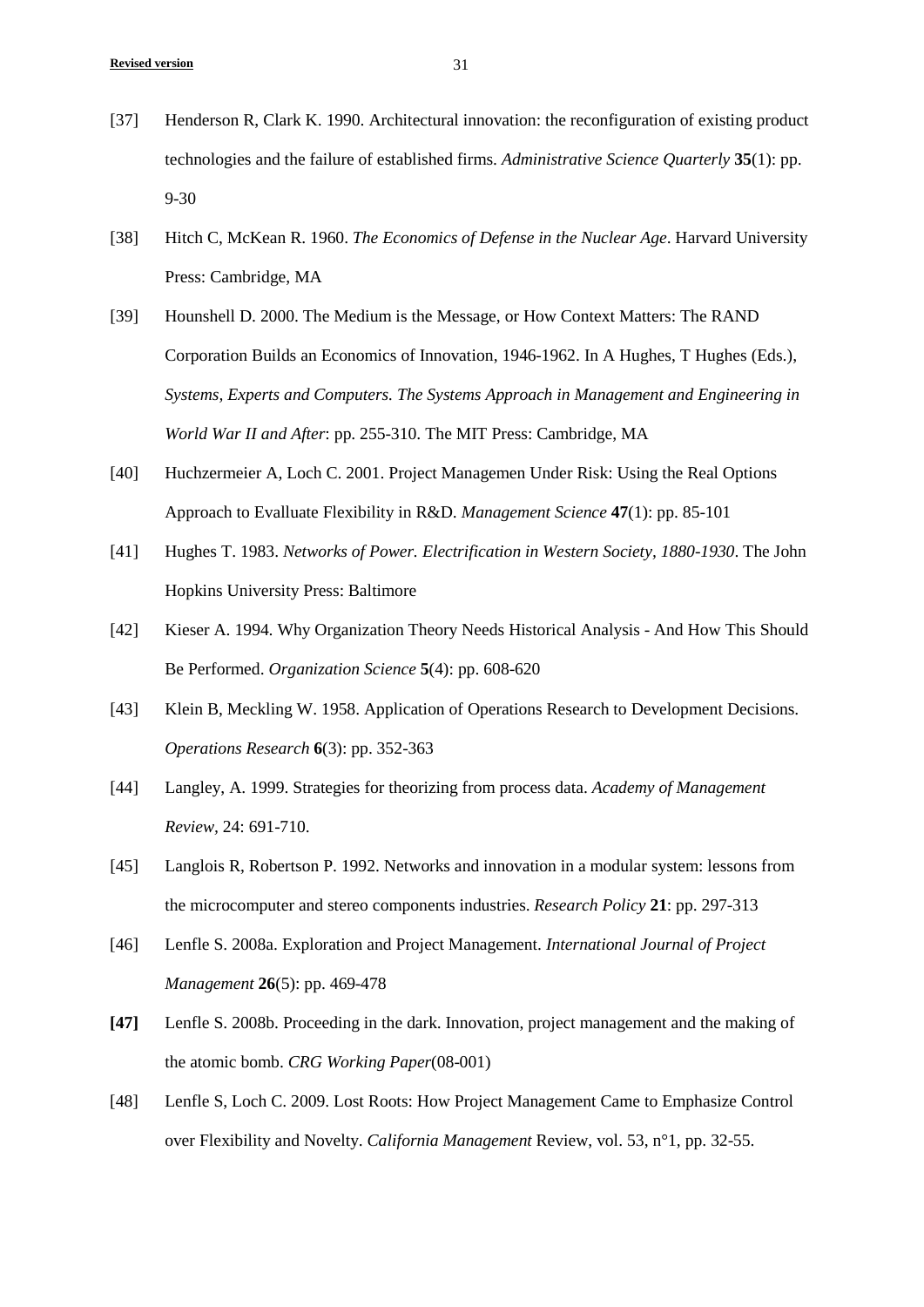- [49] Loch C, DeMeyer A, Pich M. 2006. *Managing the Unknown. A New Approach to Managing High Uncertainty and Risks in Projects*. John Wiley and Sons, Inc.: Hooboken, New Jersey
- [50] Loch C, Terwiesch C, Thomke S. 2001. Parallel and Sequential Testing of Design Alternatives. *Management Science* **45**(5): pp. 663-678
- [51] Luehrman T. 1998. Strategy as a Portfolio of Real Options. *Harvard Business Review*(September-October): pp. 89-99
- [52] McGrath R, McMillan I. 2000. *The entrepreneurial mindset: strategies for continuously creating opportunity in an age of uncertainty*. Harvard Business School Press: Boston, MA
- [53] McGrath R, McMillan I. 2009. *Discovery-Driven Growth. A Breakthrough Process to Reduce Risk and Seize Opportunity*. Harvard Business School Press: Cambridge, MA
- [54] Marples D. 1961. The decisions of engineering design. *IEEE Transactions of Engineering Management* **2 :** pp. 55-71.
- [55] Mohr L. 1982. *Explaining Organizational Behavior.* Josey-Bass Publishers: San Francisco
- [56] Nelson R. 1959. The economics of parallel R and D efforts: a sequential-decision analysis. *Rand Corporation Working Papers* (RM-2482)
- [57] Pich M, Loch C, DeMeyer A. 2002. On Uncertainty, Ambiguity and Complexity in Project Management. *Management Science* **48**(8): pp. 1008-1023
- [58] Sanchez R, Mahoney J. 1996. Modularity, flexibility and knowledge management in product and organization design. *Strategic Management Journal* **17**: pp. 63-76
- [59] Schwartz E, Trigeorgis L. 2004. *Real Options and Investment under Uncertainty. Classical Readings and Recent Contributions*. The MIT Press: Cambridge, MA
- [60] Shenhar A, Dvir D. 2007. *Reinventing Project Management.* Harvard Business School Press: Boston, MA
- [61] Siggelkow N. 2007. Persuasion with case studies. *Academy of Management Journal* **50**(1): pp. 20-24
- [62] Sommer S, Loch C. 2004. Selectionism and Learning in Projects with Complexity and Unforseeable Uncertainty. *Management Science* **50**(10): pp. 1334-1347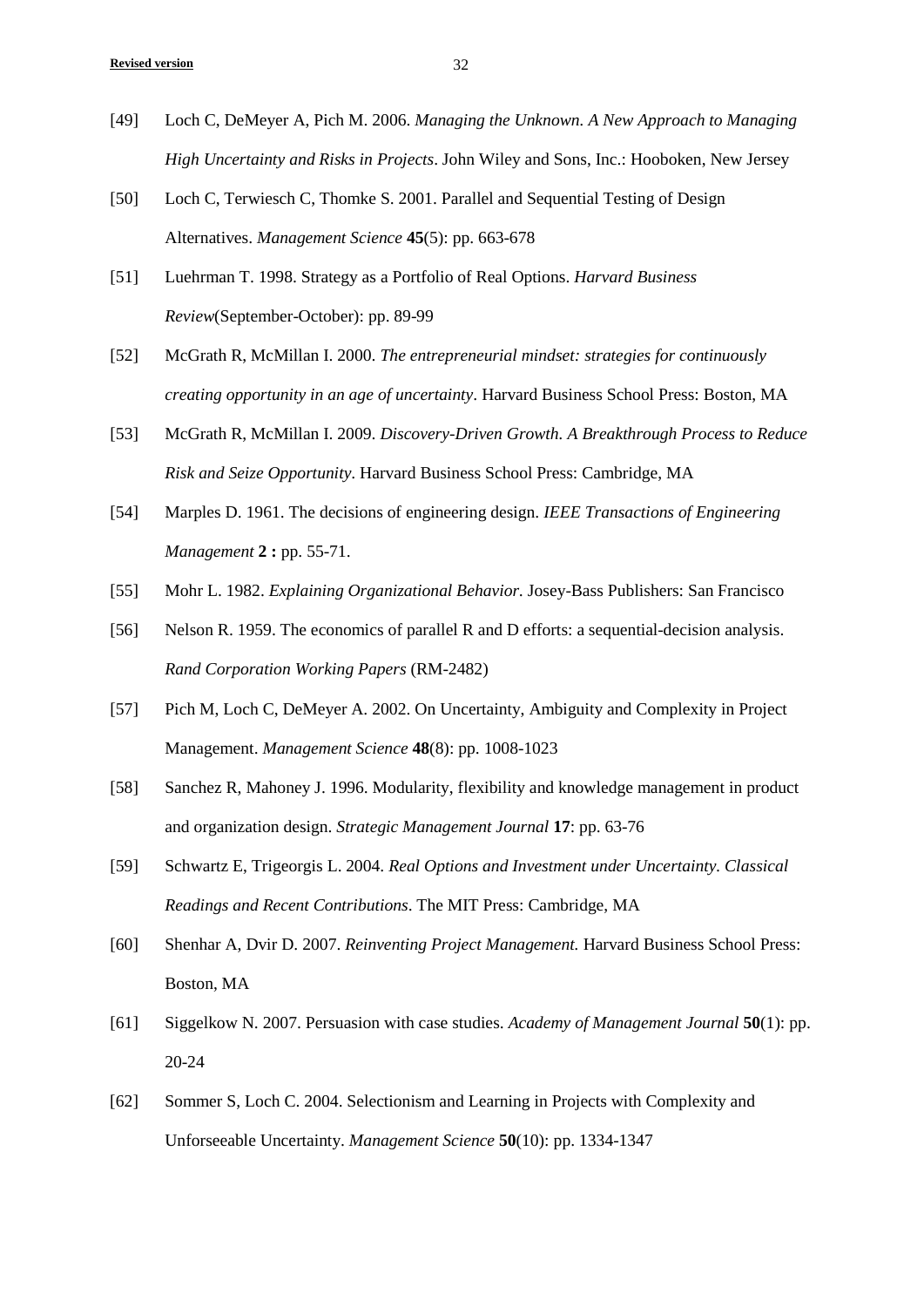- [63] Sosa M, Eppinger S, Rowles C. 2004. The Misalignment of Product Architecture and Organizational Structure in Complex Product Development. *Management Science* **50**(12): pp. 1674-1689
- [64] Ulrich K. 1995. The role of product architecture in the manufacturing firm. *Research Policy* **24**: pp. 419-440
- [65] Van de Ven A, Polley D, Garud R, Venkataraman S. 1999. *The innovation journey*. Oxford University Press: New-York
- [66] Weick K, Sutcliffe K. 2007. *Managing the Unexpected. Resilient Performance in an Age of Uncertainty* (2nd ed.). Jossey-Bass: San Francisco
- [67] Wheelwright S, Clark K. 1992. *Revolutionizing product development. Quantum leaps in speed, efficiency and quality.* The Free Press: New-York
- [68] Yin R. 2003. *Case Study Research. Desing and Methods.* (3rd ed.). Sage Publications: Thousand Oaks, CA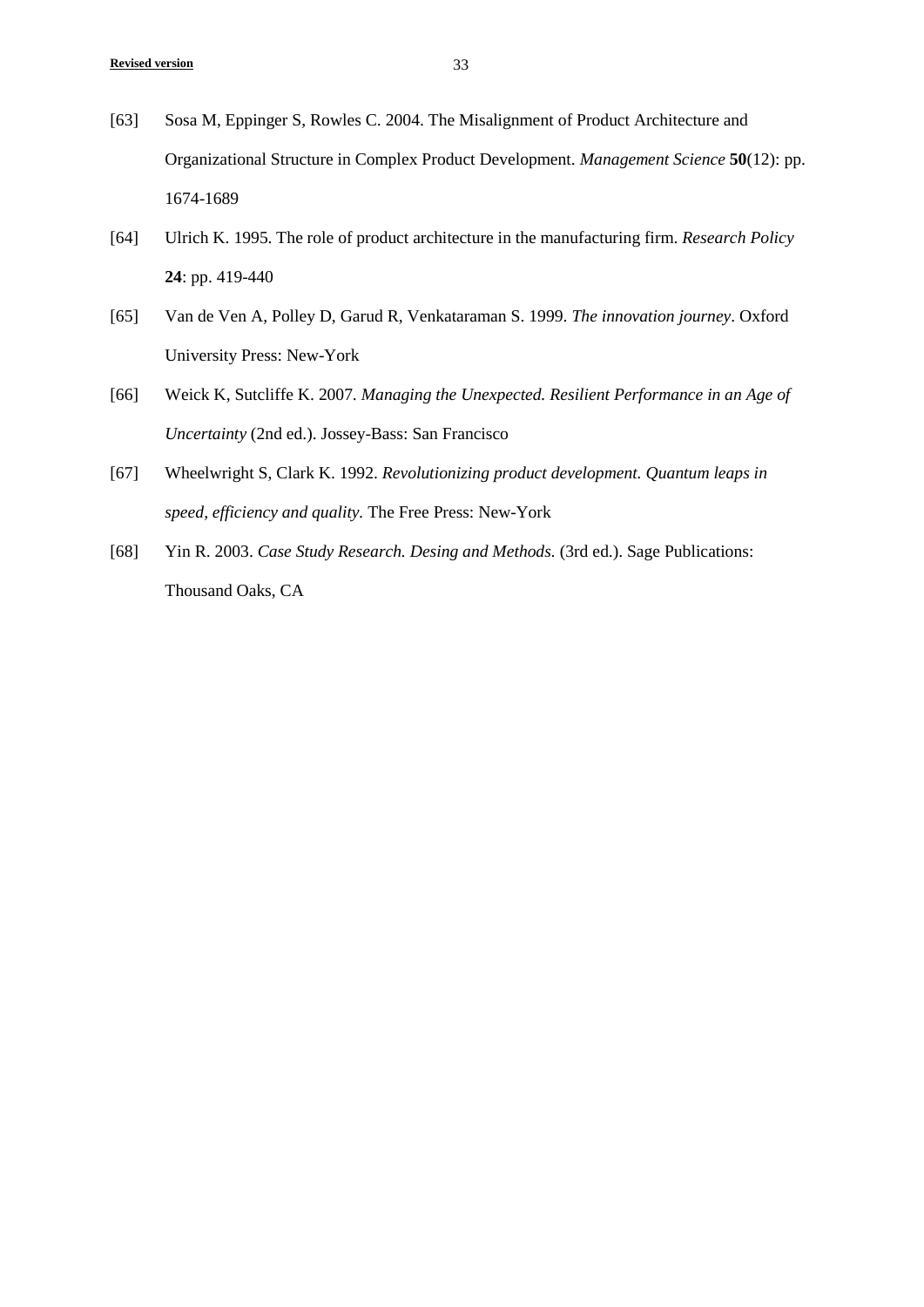# **Figure 1. The principle of nuclear chain reaction**



Source : http://www.cfo.doe.gov/me70/manhattan/resources.htm

# **Figure 2. Alternative bomb designs at the Berkeley seminar (July, 1942)**



Source: Adapted from R. Serber, "The Los Alamos Primer," Los Alamos National Laboratory Research Library, 1943. Approved for public release in 1996. Available online at http://www.cfo.doe.gov/me70/manhattan/publications/LANLSerberPrimer.pdf.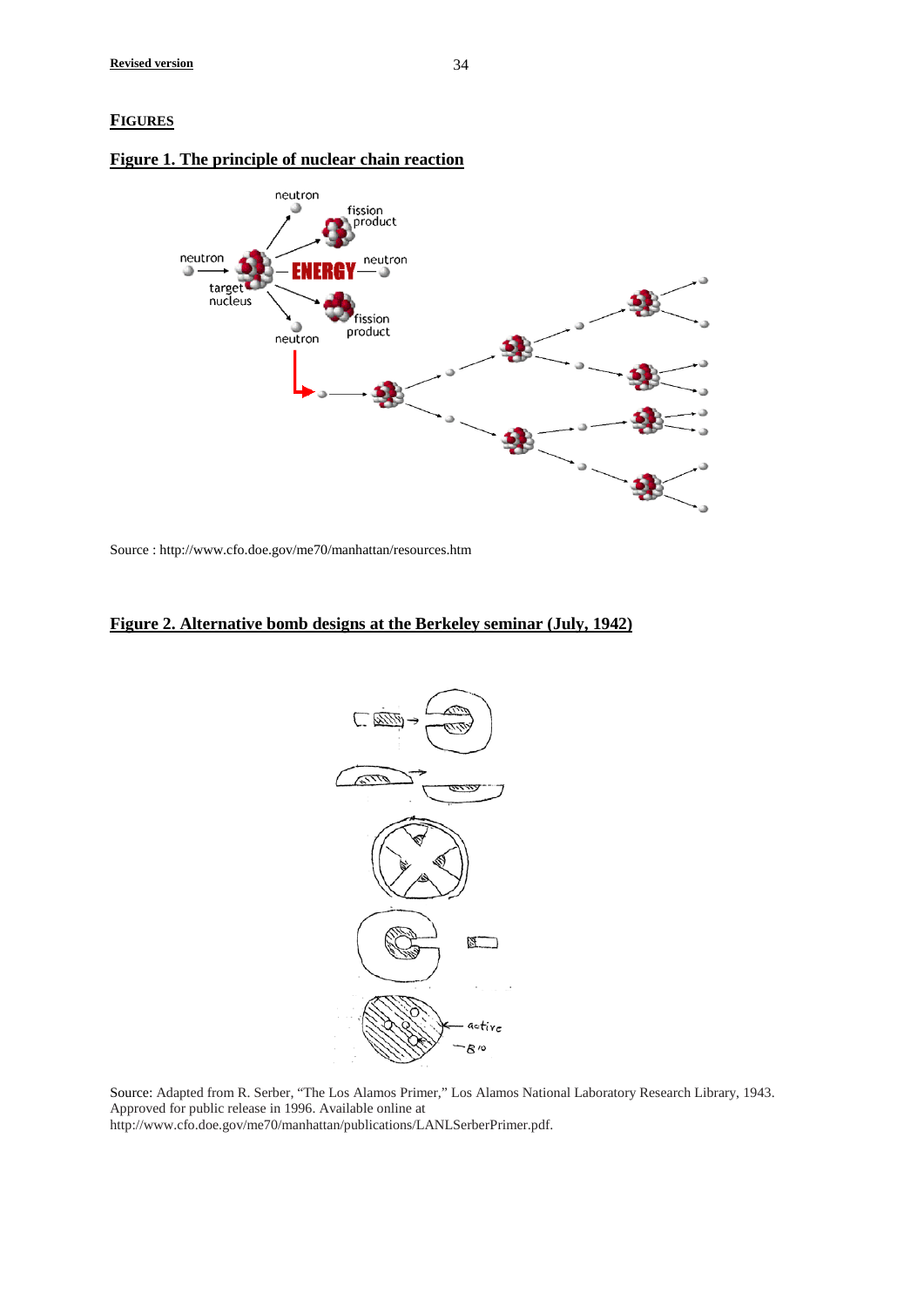## **Figure 3: organization of the project**



Note: This figure describes the "scientific" part of the Manhattan Project. We deliberately leave aside the other dimensions (uranium supply, espionage, B29 modifications, Tinian base construction in the Pacific and crew training) that are less important for the analysis of parallel strategy management. A complete description is available in [47].

#### **Figure 4: planning of the Manhattan Project**

|                                             |                              | 1942<br>T <sub>2</sub><br>T <sub>3</sub><br>T <sub>4</sub><br>T <sub>1</sub><br><b>Sold</b> |  |  |    |                | 1943           |                | 1944           |                |                |                | 1945           |                |                |
|---------------------------------------------|------------------------------|---------------------------------------------------------------------------------------------|--|--|----|----------------|----------------|----------------|----------------|----------------|----------------|----------------|----------------|----------------|----------------|
|                                             |                              |                                                                                             |  |  | T1 | T <sub>2</sub> | T <sub>3</sub> | T <sub>4</sub> | T <sub>1</sub> | T <sub>2</sub> | T <sub>3</sub> | T <sub>4</sub> | T <sub>1</sub> | T <sub>2</sub> | T <sub>3</sub> |
| Research on Nuclear Physics (Met Lab & co.) |                              |                                                                                             |  |  |    |                |                |                |                |                |                |                |                |                |                |
| L. Groves - Project Director                |                              |                                                                                             |  |  |    |                |                |                |                |                |                |                |                |                |                |
| <b>Gazeous diffusion (Oak Ridge)</b>        |                              |                                                                                             |  |  |    |                |                |                |                |                |                |                |                |                |                |
| Electromagnetic separation (Oak Ridge)      |                              |                                                                                             |  |  |    |                |                |                |                | ۰              |                |                |                |                |                |
| <b>Thermal Diffusion (Oak Ridge)</b>        |                              |                                                                                             |  |  |    |                |                |                |                |                |                |                |                |                |                |
| X10 Prototype Pile (Oak Ridge)              |                              |                                                                                             |  |  |    |                |                | o              |                |                |                |                |                |                |                |
| <b>Plutonium production (Hanford)</b>       |                              |                                                                                             |  |  |    |                |                |                |                |                |                |                |                |                |                |
| Gun Type Bomb Design (Los Alamos)           |                              |                                                                                             |  |  |    |                |                |                |                |                |                |                |                |                |                |
| Implosion Type Bomb Design (Los Alamos)     |                              |                                                                                             |  |  |    | пn             |                |                |                |                |                |                |                |                |                |
| <b>Modification des B29</b>                 |                              |                                                                                             |  |  |    |                |                |                |                |                |                |                |                |                |                |
| 509th Composite group                       |                              |                                                                                             |  |  |    |                |                |                |                |                |                |                |                |                |                |
| <b>Construction base de Tinian</b>          |                              |                                                                                             |  |  |    |                |                |                |                |                |                |                |                |                |                |
|                                             | Hiroshima (6 août 1945)<br>- |                                                                                             |  |  |    |                |                |                |                |                |                |                |                |                |                |

*Hiroshima (6 août 1945) Nagasaki (9 août 1945)*

Source : [47]